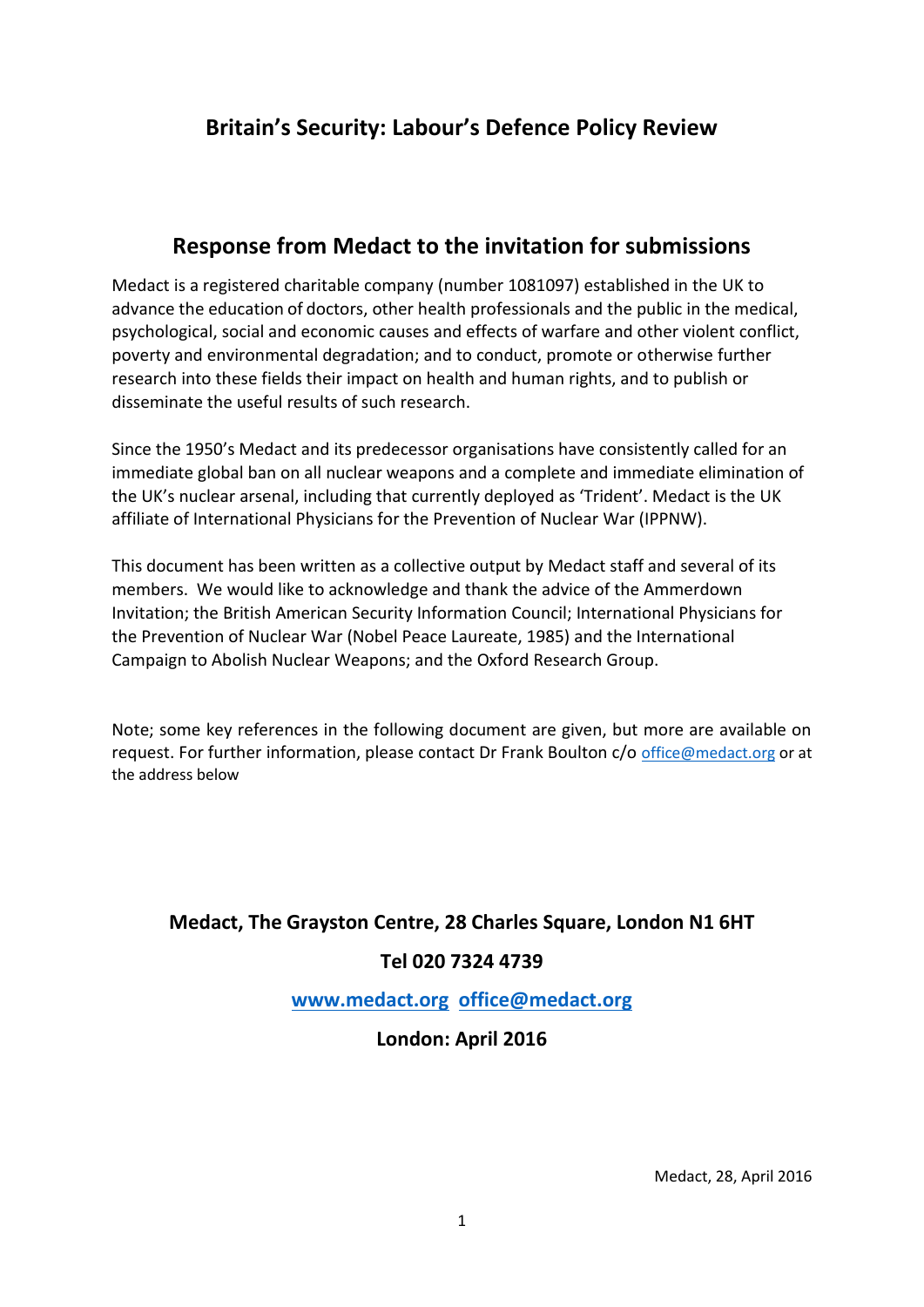#### **Contents**

| One Page Summary                                                                     | 3  |
|--------------------------------------------------------------------------------------|----|
| Preamble                                                                             | 4  |
| What role should Britain play in building a world that is more peaceful, more just   | 8  |
| and safer, how can we make a greater contribution to international peacekeeping      |    |
| and strengthen the capabilities of the under-performing UN system?                   |    |
| What values & principles should drive Britain's strategic defence policy?            | 9  |
| What objectives follow from these values for Britain's defence and foreign policy,   | 10 |
| and how can our objectives best be achieved?                                         |    |
| What are the strategic assets Britain needs to protect our common security?          | 13 |
| What are the key security challenges facing the UK?                                  | 15 |
| Cyber-security                                                                       | 15 |
| Terrorism                                                                            | 16 |
| The threat of nuclear war                                                            | 17 |
| <b>Chemical and Biological Weapons</b>                                               | 23 |
| What are the more fundamental, long-term threats to our common security,             | 24 |
| what or who is driving them?                                                         |    |
| Climate Change                                                                       | 24 |
| The erosion of democratic freedoms and civil liberties                               | 24 |
|                                                                                      |    |
| How can we improve our ability to identify, predict and act upon underlying          | 25 |
| threats to Britain's security, and work to prevent them developing?                  |    |
| What level of defence spending is required to keep Britain safe and help us          | 27 |
| promote a more peaceful and safer world?                                             |    |
| What are the lessons from recent conflicts about the equipment and military          |    |
| capabilities required for the deployments Britain may face in the next few           |    |
| decades?                                                                             |    |
| What training do our military and security forces need to carry out operations       |    |
| that protect Britain's security and pursue the values that guide our defence         |    |
| policy?                                                                              |    |
| How can Britain help to effectively stem the flow of weapons - chemical, nuclear,    | 28 |
| and military - around the world and promote non-proliferation and                    |    |
| disarmament?                                                                         |    |
| Will renewal of Britain's nuclear capability aid us in protecting Britain's security |    |
| and pursuing the values that guide our foreign and defence policy?                   |    |
| What new capabilities will our armed forces require to address the complex and       | 29 |
| dynamic threats facing our common security, especially the growing threat of         |    |
| cyber-attacks?                                                                       |    |
| Protecting British Jobs and Skills                                                   | 30 |
| Comments on UK Energy supplies and employment prospects                              | 32 |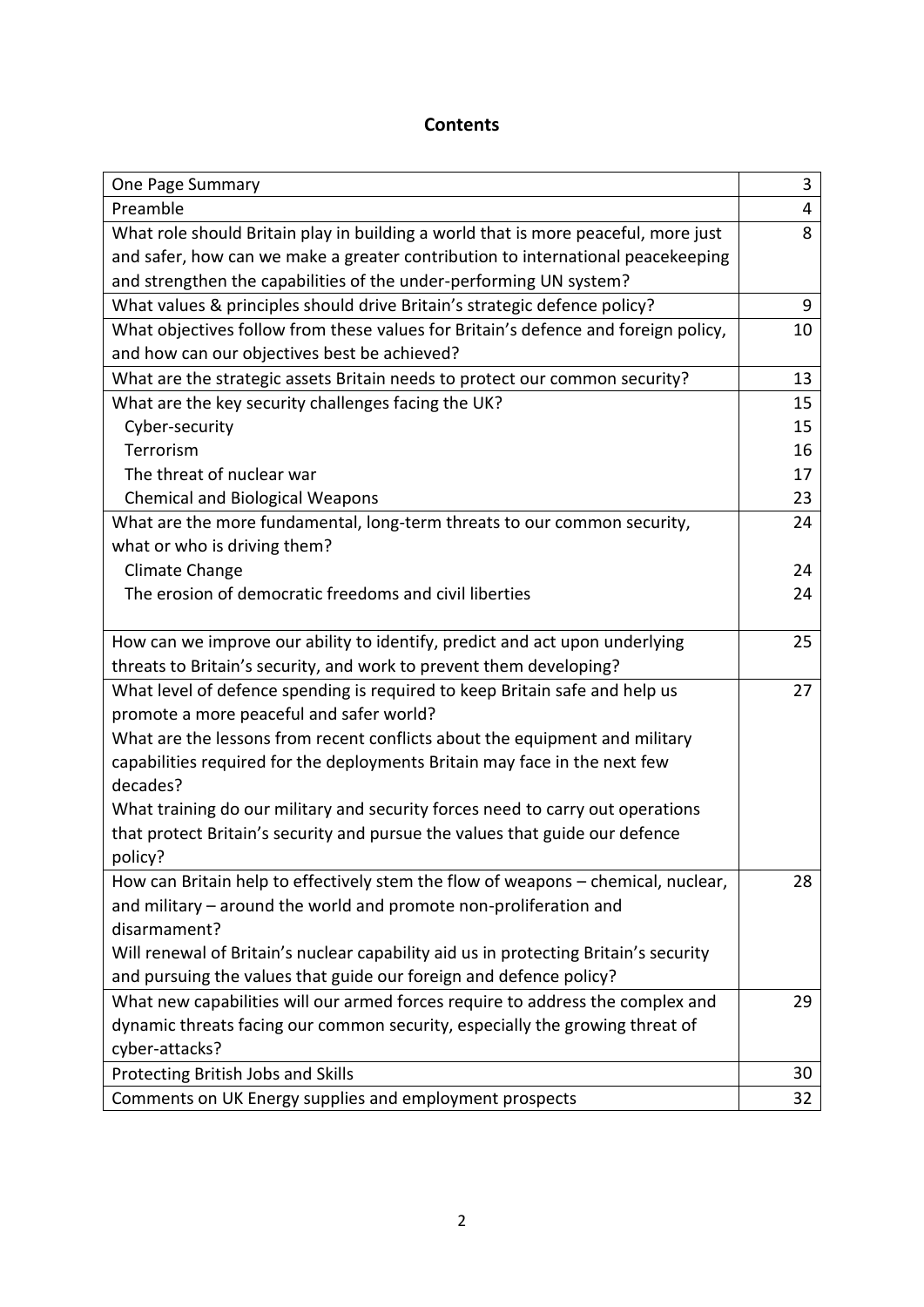## **One Page Summary**

Our submission to inform the Labour Party's defence policy review is based on a holistic approach to the concept of national security.

This includes acting to protect Britain not just from the threat of external military aggression and terrorism, but also from important underlying drivers of violence and war including climate change; ecological degradation; militarisation as a social and cultural phenomenon; increased levels of forced migration; and widening social and economic disparities, within countries, between countries and across an increasingly globalised world.

We also highlight the fact that 'national security' cannot be divorced from the need to secure 'global security'. The threats posed by global warming and ecosystems collapse can only be mitigated though a fair system of global governance. The depth of economic globalisation experienced over the past few decades, coupled with the failure of current systems of economic governance to ensure a fair and sustainable life for all, also demand significant global political, financial and economic reforms as a means to securing the conditions for peace and effective international diplomacy.

We emphasise the risk of nuclear war as an existential threat, and the role of Britain as one of nine nuclear weapon states in the world. In our submission we argue – on the basis of historical evidence and a growing understanding of the likely humanitarian and ecological effects of an even limited exchange of nuclear weapons - that Britain should not replace Trident.

We also draw attention to gaps and weaknesses in the 2014 Arms Trade Treaty that need to be addressed; as well as to the on-going role of British arms companies in the indiscriminate spread of arms which fuels conflict and violence, including to brutal and undemocratic governments.

We argue that a more effective approach to securing both national and global security would be to stress Britain's unique 'soft power' assets and attributes. These include Britain's role as an international centre of excellence for graduate and postgraduate science, education and research; the international admiration and reach of its cultural, public broadcasting and sporting institutions; and its wide array of international non-governmental organisations that are engaged in providing humanitarian relief and enabling international development. By relinquishing its nuclear weapons status and taking a firmer stance on the control of the arms trade, Britain will create even greater opportunity to deploy these soft power assets.

Our approach to national security, and the recommendations we make, do not negate the need for an armed force or a defensive capability able to withstand an attack upon Britain. However, we argue that our armed forces could be more effectively deployed within the context of foreign policy that seeks to advance the pre-requisites for peace, environmental sustainability and human security for all.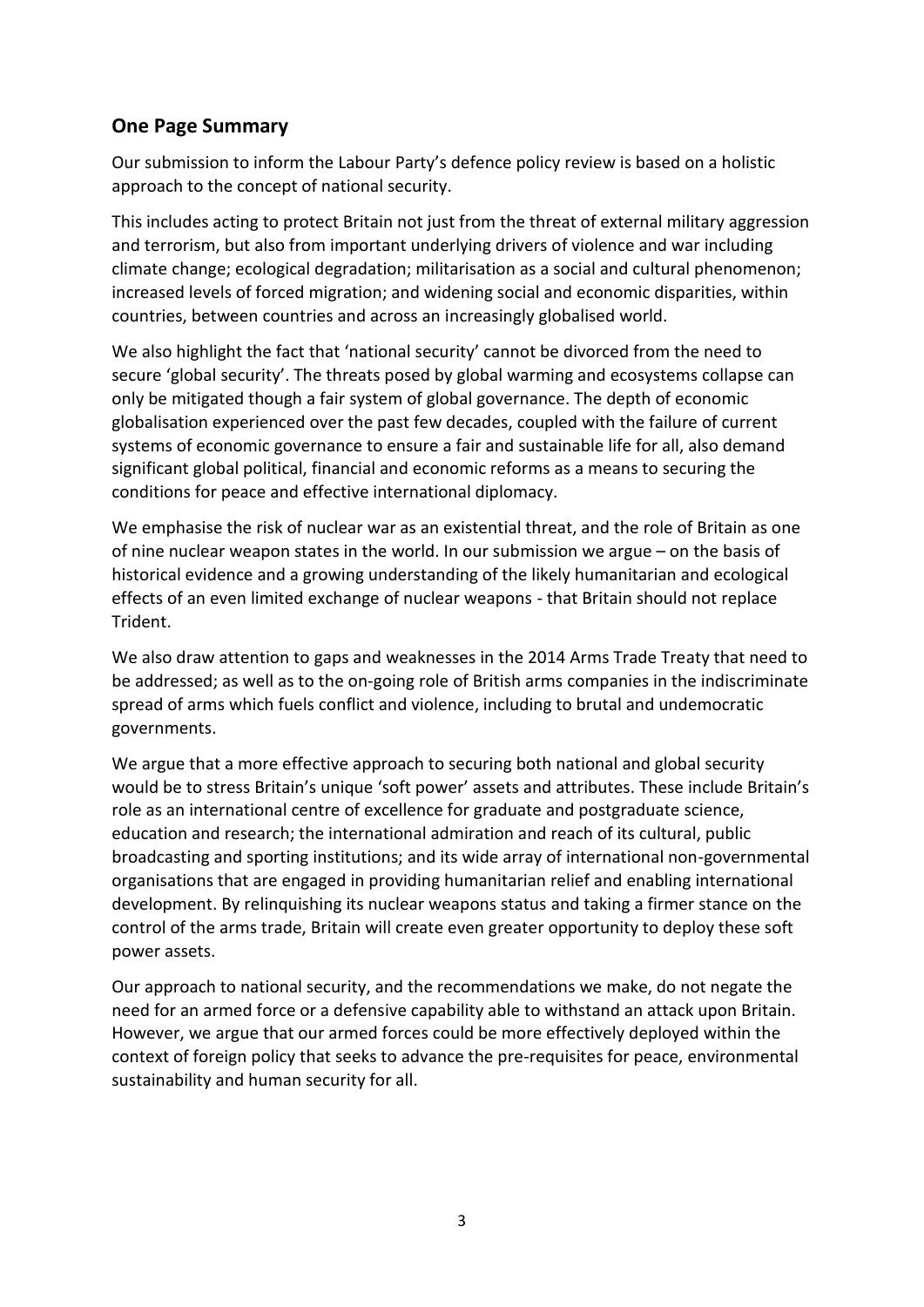# **Preamble**

As humankind spread from pole to pole, adaptive and cultural diversity became inevitable but did not prevent the emergence of several universalities: our rights (freedom from want and fear), and our accountability for each other and for the impact our collective activities have on our shared biosphere.

We – an entrepreneurial and inventive species – have evolved through competition with the environment, other species and indeed each other; but the way we have evolved does not endorse any tendency to live by 'market neo-liberalism' because our capacity to recognise constructive and destructive acts allows us to conceive a balanced approach to human relations. Well-regulated constraints on behaviour such as greed and unsustainable overconsumption should allow us to avoid undesirable consequences, be they unintentional (as in anthropogenic climate change) or wilful (as in violent transgression of others' human rights). These aspects allow us to optimise socially constructive behaviour and envision a beneficent future.

The wide variety of our possible 'visions' should be directed towards a collective reconciliation of and respect for our universal but disparate characteristics and traditions, and contain and reverse the effects of the undesirable consequences. These 'positive' visions need to be made real.

Medact believes that the UK can and should make major and practical contributions, refining and improving the global acceptance of these universalities, and promoting harmonised, enlightened and responsible practices. The ultimate goal must be a system of global security based upon these values, accepted and regulated by good and just governance.

#### **But the challenges are enormous**. They include

- *Global Warming.* Continuing rises in greenhouse gas emissions; from 34,100 million metric tons of  $CO<sub>2</sub>$  equivalent in 1990 to 45,900 in 2010. Although emissions have stalled somewhat since 2010, they remain high so that a global temperature rise of 2  $^0C$ by the end of this century will be hard to avoid (it has already gone up by 0.85 $^0$ C). This will result in;
	- o Climate change, altered rainfall patterns, unusual desertification in some places and flooding in others (the latter including in the UK)
	- $\circ$  Global difficulties in expanding annual crop yields to keep up with population rises. The UN FAO predicts that increases in cultivable areas and crop yields may mitigate these if crop distribution and clean water supplies are adequate – but these are very questionable: the FAO also acknowledges competition from biofuel production
	- $\circ$  Access to clean water, which is very vulnerable to climate change, is also essential; such access is compounded by 'fracking' and by 'leaching' geological uranium in searching for more energy sources.
	- $\circ$  Emergence of new or atypical pandemics of infection, compounded by the rise of antimicrobial-resistance (especially in the wake of climate change), altered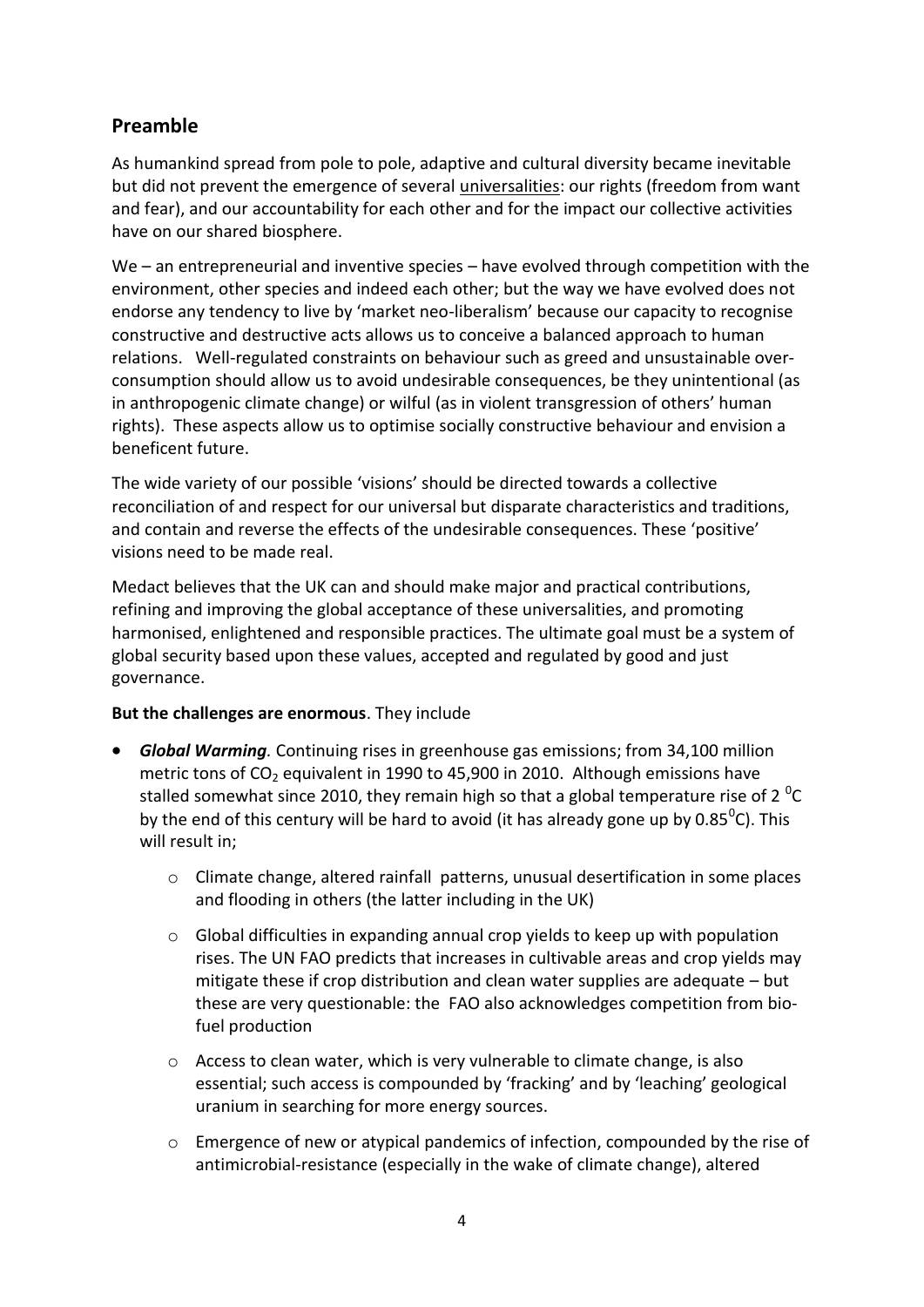human demography and altered patterns of vector biology (e.g. pesticideresistant mosquitoes).

- o The newly launched UK Health Alliance on Climate Change warns about UK events related to climate change;- floods, heatwaves and air pollution: Public Health England has identified areas needing attention for services to cope with climate change effects: and the 2015 *Lancet* Commission on Health and Climate Change describes the implications for a global population of 9 billion which threaten to undermine the last half-centuries' gains in development and global health. The general public is largely unaware of the daunting scale of the oncoming challenges.
- *Unsustainable and irreversible ecological degradation.* In addition to GHG emissions, other pollutants and the global consumption of natural resources threaten to exceed safe and sustainable thresholds. This is compounded by the global population rise and increasing waste and obesity in societies with high Human Development Indices.
	- $\circ$  The world is living increasingly beyond its means. (An important tool to achieve 'sustainable living' across the world is the consistent and universal application of equal human rights)
- *Increasing militarisation and rising levels of conflict*. In 2014, governments spent £1.78 Trillion (2.3% of the global GDP) on their military; nearly 40% of this was by the US. Also (although very difficult to ascertain accurately), the increasing value of the global arms trade must have reached at least \$76 billion in 2013 (SIPRI 2014).
	- o Withdrawal of US Allies' forces from Iraq and Afghanistan was followed by a general decrease in global military activity, but this reversed after the 'Arab Spring' of 2011 (SIPRI, 2014); this upward reversal is not confined to 'Arab Spring' nations.
	- o The increasing incidence of urban terrorism includes the use of suicide bombers in public civilian areas
	- o A considerable global arsenal of nuclear weapons remains. The rising civilian nuclear industry threatens the secure storage of nuclear materials and waste, increases the risks of proliferation and of using nuclear weapons
	- o Forces of terrorism and nuclear technology could combine to create 'dirty bombs' which if detonated could cause major societal disruption
	- $\circ$  The increasing deposition of cluster munitions which delay and increase the expense of post-hostilities' clear-up and reconstruction operations
	- o Prolonged urban warfare has long-term effects on health, especially in societies with many young people in such urban areas. This has a significant 'knock-on' effect on subsequent generations' health, particularly mental, and their ability to integrate productively when hostilities end.
- *Increasing levels of forced migration and displacement:* Civilians are increasingly vulnerable: We are witnessing extra-ordinary waves of international refugees flooding to Europe. The current wave may well be a mere prelude.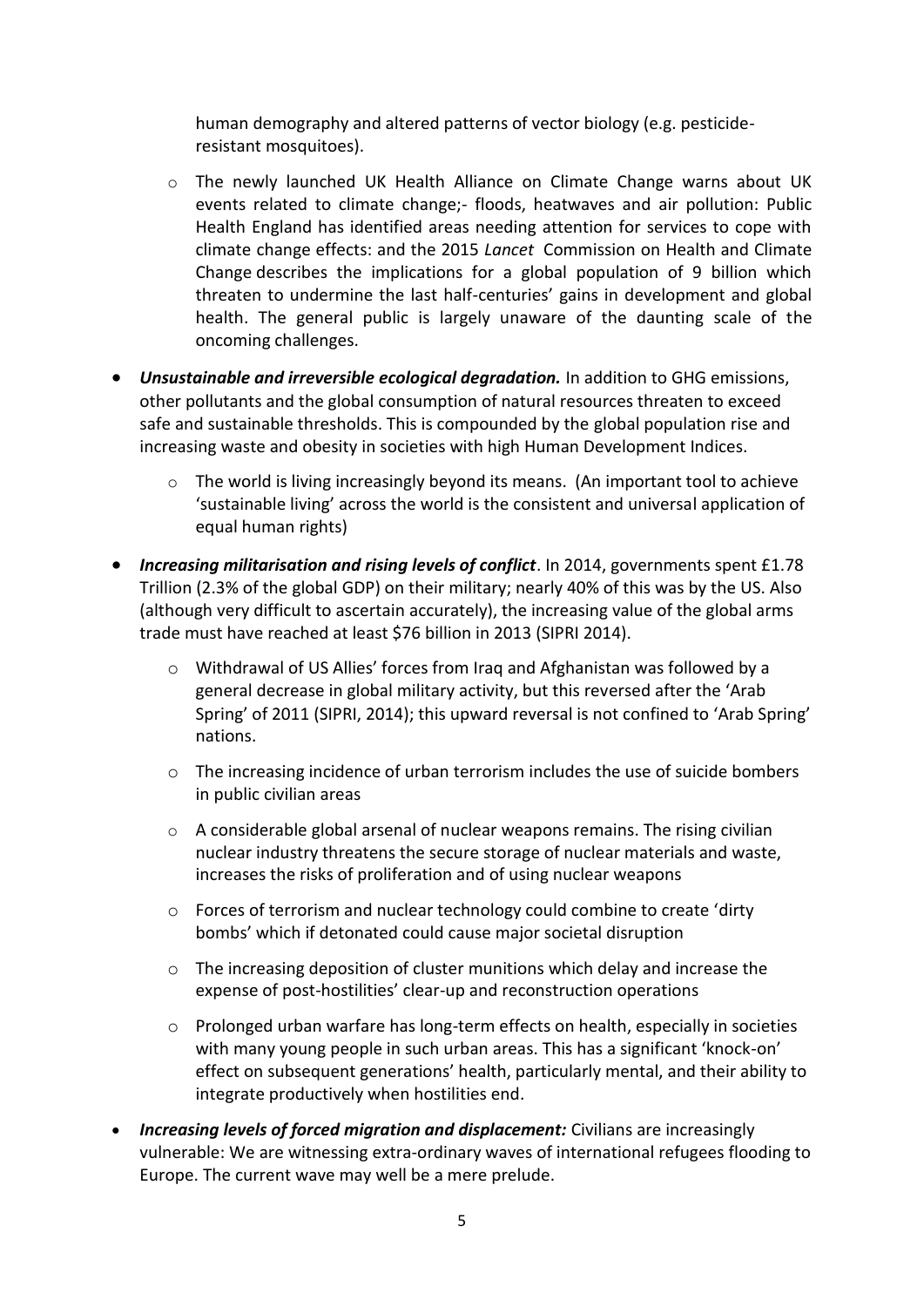- *Erosion of universalism.* The sheer variety of human traditions, reinforced by aeons of cultural developments in relative isolation, often leads to denial of the 'universal' values, exacerbated by disparities of religious practices. The hatred manifest in religious 'civil wars' shows an aspect of human nature which has to be accommodated psychologically and reversed by good practice.
	- $\circ$  This will undoubtedly take a long time; but humankind's basic humanitarian values enable us to face these challenges and, with the help of modern technologies, respond accordingly.
	- o The many positive values of diversity must be accepted and regarded as potentially adoptable by others
- *Economic policies and systems aggravating inequalities and high levels of youth unemployment*. Inadequately regulated consumer-capitalism is widening the 'wealth gap' within and between nations, endangering adequate and fair access to resources and widening poverty and deprivation.
	- o The rising availability and use of 'social media' informs more people who are socially disadvantaged of the gross inequalities of access to resources, aggravating their senses of grievances and hostility, thereby helping recruit terrorist forces.

#### **The challenges described above interact in synergistic ways, as illustrated below**

- Increased population movements are expected as people wish to escape starvation and find better living conditions. Droughts in the early  $21<sup>st</sup>$  century may have severely reduced crop yields and catalysed the 'Arab Spring'.
- Whether or not this is the case, deteriorating conditions in regions including the UN sub-regions of Northern Africa and Western Asia is undeniable and was aggravated by unaccountable authorities prioritising their own survival (as seen by the use of chemical weapons in Halabja in 1988 and in Syria in 2013). The extra-ordinary twists which saw Syria become the military playground of non-Syrian 'jihadists' have displaced 45% of its early  $21<sup>st</sup>$  century population (21.8 million in 2010) from their homes with about 3.1 million taking refuge outside Syria. By 2015, 6.35 million people were displaced internally and 1.16 million outside the country: 11.5% of the population have been killed or injured due to the armed conflict and life expectancy (70.5 years in 2010) fell to 55.4 in 2015 (Syrian Centre for Policy Research, 2016). Conditions in Syria are behind the influx of civilian refugees overwhelming European borders and the many hundreds dying on their hazardous journeys to Europe; these may be a mere prelude of worse things to come.

To address these matters it is therefore essential to regain a sustainable global economy characterised by a much fairer distribution of wealth and access to resources, and robust enough to support mitigation against climate change. For this, thriving and cost-effective generation and distribution of low-carbon energy throughout the world is needed,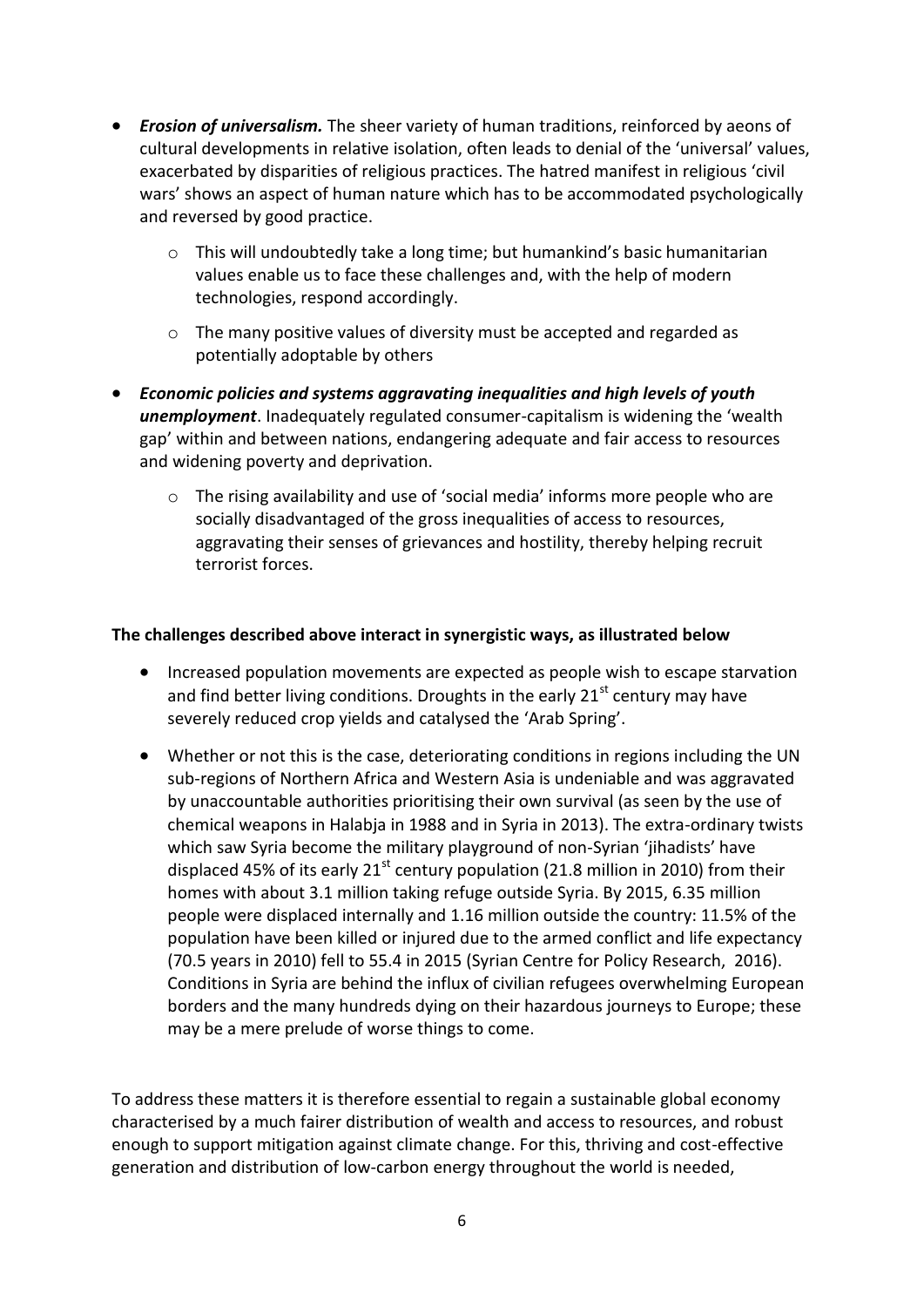extracting the minimal amount of geologic and fossil fuels from the ground. Sustainable and secure food production, clean water supplies, housing and transport are needed. The demands on human enterprise could provide very productive employment.

Global security requires enforcement to protect against natural and anthropogenic degradation. The laws behind such enforcement must be fair and proportionate. Any detention must be justified, and conditions humane and designed to encourage full rehabilitation. Law enforcement will undeniably require ordnance which should, however, be deployed to minimise harm, preserve infrastructures, and facilitate post-hostilities' reconstruction.

To achieve these goals requires a stable global political infrastructure which is fair and ecologically responsible. Medact believes that the UK could play a leading role by supporting the early realisation of such an infrastructure by facilitating enlightened foreign and defence policies to the potential benefit of all.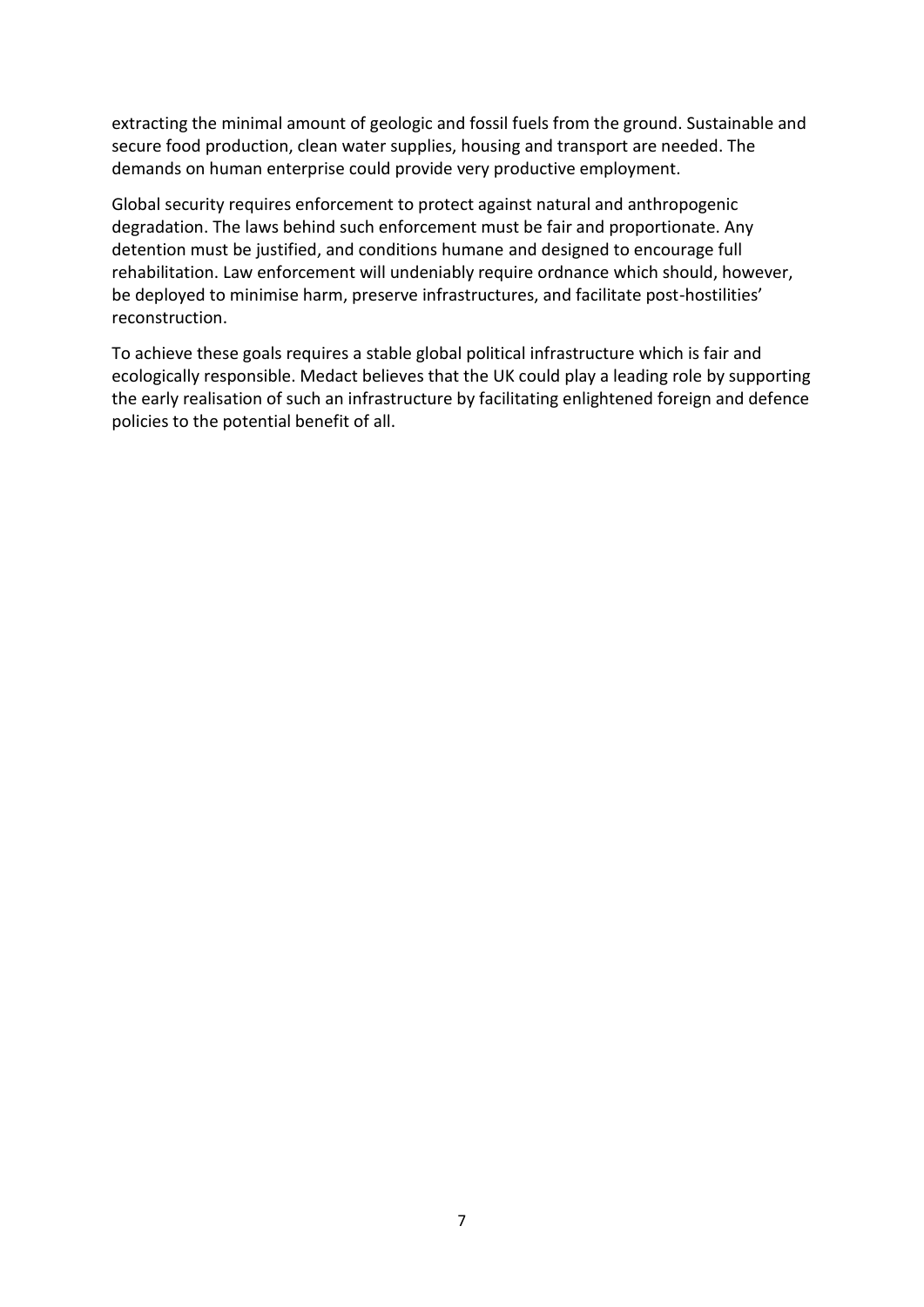#### **MAIN RESPONSES**

These are presented in the order of the questions posed in the call for submissions. Because some themes recur in different sections of the review's questions, some of our responses have elements of repetition which will have occasional minor differences of emphasis; but we present them this way for clarity.

## **Britain's Place in the World: Values, Principles and Objectives**

#### **1) What role should Britain play in building a world that is more peaceful, more just and safer, how can we make a greater contribution to international peacekeeping and strengthen the capabilities of the under-performing UN system?**

We note that the annual UN peacekeeping budget is c \$8.27bn, of which UK gives 6.68% (\$552mn or about £385mn). The US provides 28.4%, Japan 10.8%, France 7.22%, Germany 7.14% and China 6.64%. We suggest that the UK increases its contribution to at least 10%, i.e. about \$850mn. It should be noted that current UK spending on defence is £44.3bn, so such a contribution would still be less than 2% of the UK Defence budget.

But the military aspect of peacekeeping has, by its nature, a very limited capacity; we believe that it would be more effective for the UK to strengthen its exercise 'soft' power as a means of peacekeeping – that is persuading others by non-coercive and attractive means of encouraging development – cultural exchanges (including sport and other non-military competitive events); the sharing of new scientific and technical ideas; philosophical dialogues; etc. the use of broadcasting media including a well-supported BBC; popular televised presentations of entertainment and of natural astronomical and biological phenomena; and reinforcing Britain's role as a global centre for international graduate and postgraduate education. We have the advantage that our main native tongue has become a major means of global information exchange.

The exercise of soft power should include aiding international development 'without strings', thereby supporting measures to decrease the global poverty gap. We therefore ask that the Labour Party conducts a close inquiry into the degree and types of non-military aid suitable for the UK government to support, with every expectation that this would increase substantially.

The creation of a more socially and economically just world is undoubtedly key to a more secure, safe and prosperous world for both the UK and the rest of humanity. Two obvious targets to focus on are: 1) addressing the democratic deficits of neoliberal globalisation, with particular reference to the problem of illicit financial flows that has been aided by financial deregulation, tax havens and the growth in power of trans-national corporations; and 2) reducing the UK's population disproportionately heavy ecological footprint and working towards a new and more sustainable form of economics.

There are no simple quick-fixes, but there is a need to understand the root causes of widening global social and economic disparities (within countries, and across the world) and of the growing sense of political disenfranchisement and alienation felt by growing numbers of people across the world.

In addition, there is clearly a need to redouble efforts to strengthen the UN as a system of global governance. Here too, there are no quick fixes. Many past attempts to reform and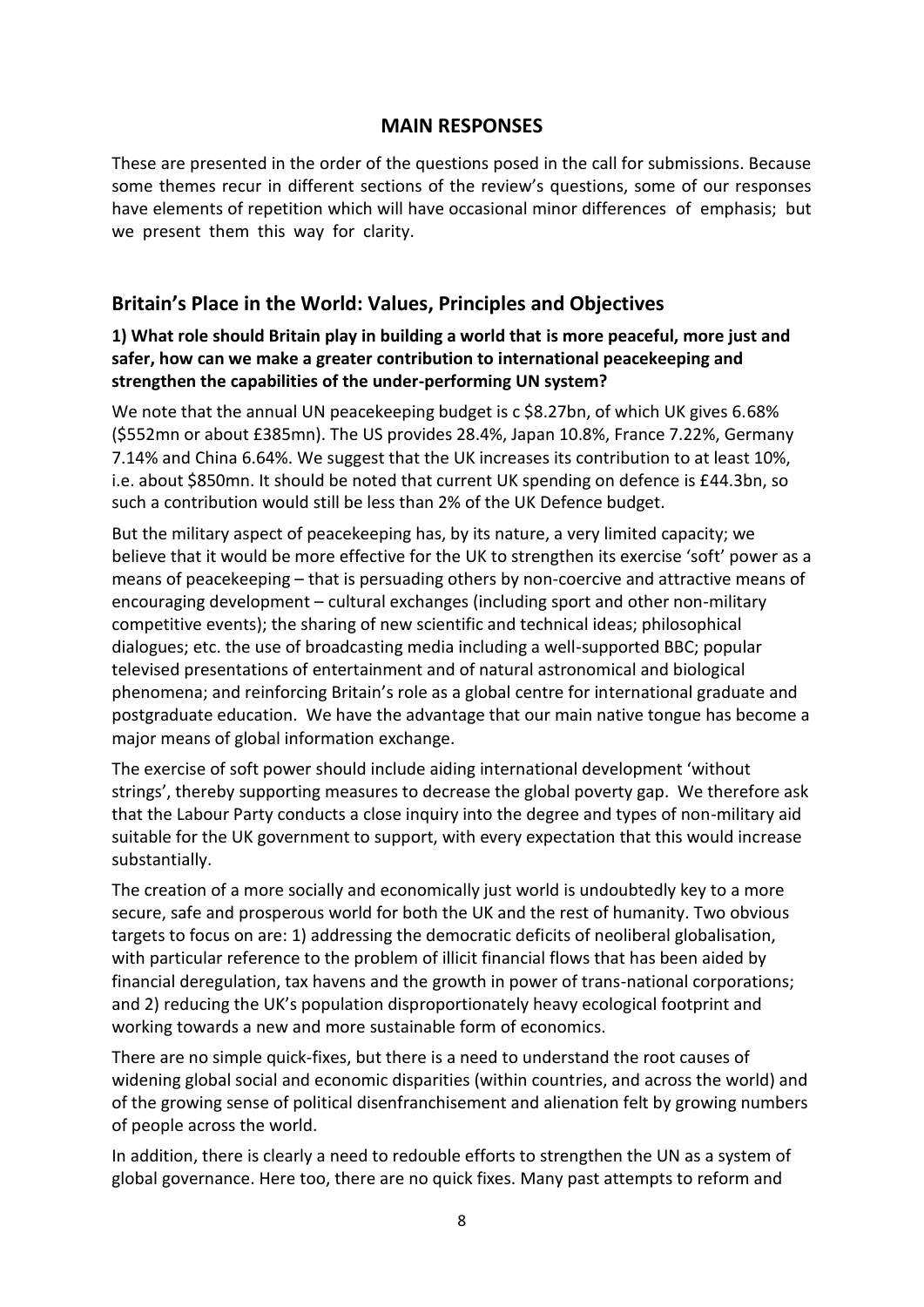improve the performance of the UN have met with failure. However, inter-governmental cooperation and diplomacy through the UN remains an indispensable part of any effort to ensure UK security given the global and globalised nature of our threats.

There is no room here to provide a detailed prescription for reform and change to the UN. However, the UK's position as a Security Council member places a significant responsibility on our shoulders. Among other things, the UK should promote the extension of permanent membership of the UNSC to countries with large and potentially highly productive populations, and also be prepared to rotate its own permanent place on the UNSC with other European countries. Further credence to the UK as a 'soft power' would be gained were it to disarm its nuclear arsenal.

As a health organisation, we are also aware of the particular need to address the problems facing WHO. We are concerned that the WHO is far from being the natural 'leader' in promoting global health. The roots of WHO's problems lie in the fact that it is underbudgeted and in the way it is financed (with only 20% of its income being unconditional). Additionally, the independence of WHO (like other specialised agencies of the UN) has become compromised and captured by powerful actors with vested interests. Less than a quarter of the WHO's annual budget of about \$2 billion comes from more-or-less guaranteed 'assessed contributors' which are mainly governments. In 2012, the UK gave \$30.6 million (in \$million, the United States gave \$110, Japan \$58 , Germany \$37, Russia \$1.7 and China \$14.8).<sup>1</sup>

#### **2) What values and principles should drive Britain's strategic defence policy?**

#### Values

- The universalisms described above, with an appropriate degree of tolerance for diversity
- Equity and social justice
- Respect and care for nature

## Principles

**.** 

- Emphasis on common threats to global humanity which implies a need for global systems of cooperation and governance
- Place greater emphasis on 'building for peace' relative to preparing for war
- Lease greater emphasis on the UK's unique qualities in the effective application of 'soft power'
- Democracy (at both national and global levels) and international humanitarian law as key building blocks for good governance
- Living within the biophysical limits of the planet as a means of producing and sustaining peace between peoples and nations

<sup>&</sup>lt;sup>1</sup> [http://www.who.int/about/resources\\_planning/2012\\_2013\\_AC\\_summary.pdf](http://www.who.int/about/resources_planning/2012_2013_AC_summary.pdf)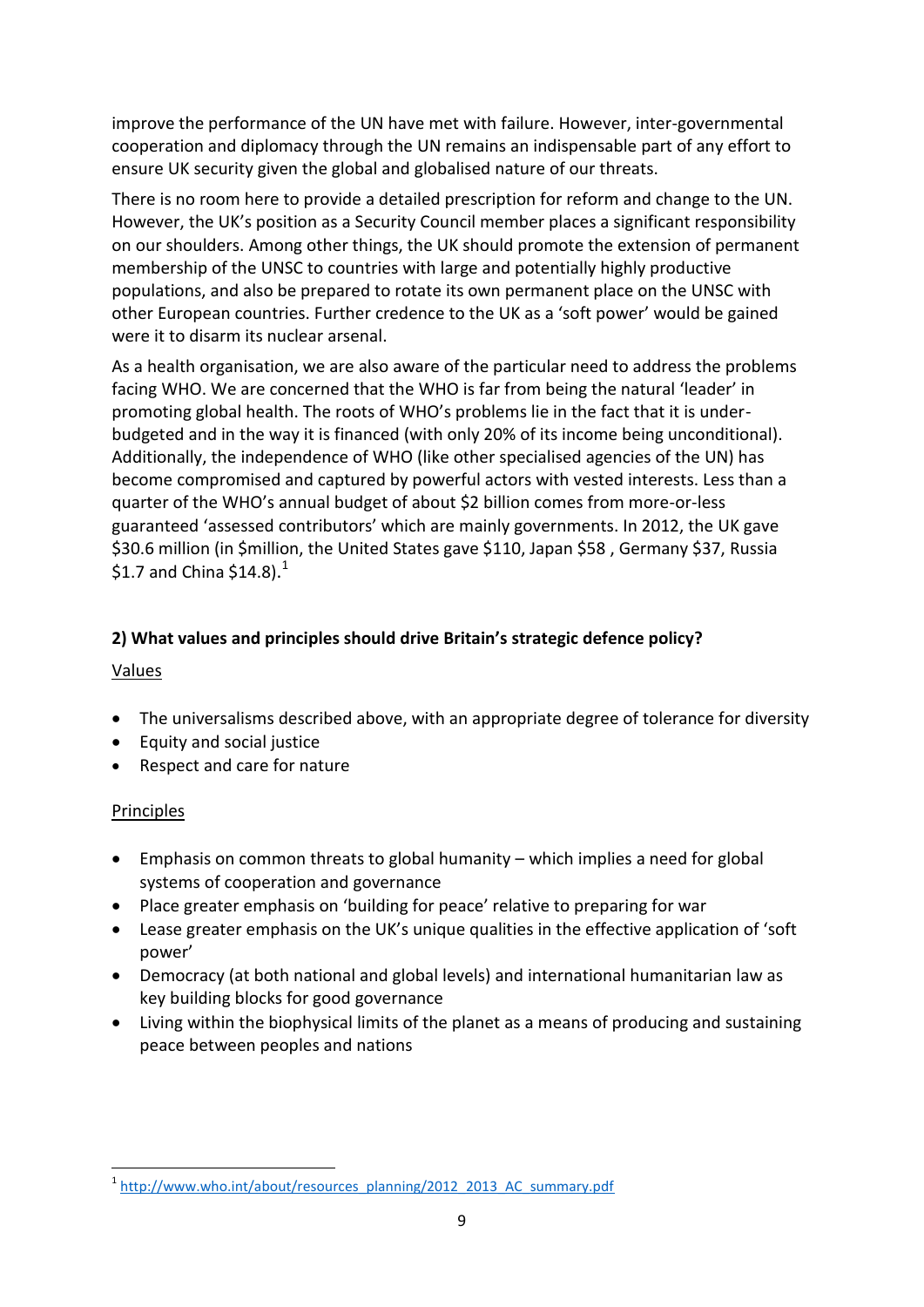## **3) What objectives follow from these values for Britain's defence and foreign policy, and how can our objectives best be achieved?**

Just as UK citizens have a right to expect an effective system of 'defence of the realm', so should citizens of other 'realms'. While we advocate a strong emphasis on a defence and foreign policy approach that is international and global in nature, we also recognise the pragmatic need for a strategic UK defence policy that is based on well-trained, competent, properly equipped and democratically accountable armed services. The prime purpose of our armed forces should be for true defence; and as a back-up to diplomatic failures to prevent war / conflict. Our overseas commitments should be limited to post-hostilities' reconstruction, and the defence of our embassies and their personnel.

There are no simple injunctions, policies or methods for achieving the objectives outlined below which are ultimately the outcomes of social and political processes. We give a few specific examples for how some of these objectives might be achieved:

*Objective A: Actively promote and advance common and universal values (equality of opportunity, universal human rights, free speech internationally)* 

#### Ways of achieving this

- Strengthen the UK's diplomatic corps
- Sever relationship between diplomatic services and the promotion of UK arms industry
- Capitalise on UK's unique capacities and opportunities to wield 'soft power' (science, education, culture, public broadcasting etc.)

*Objective B: Promote economic and financial reforms aimed at reversing the trend to widening inequalities, and which are not contingent on the premise that on-going 'economic growth' is either ecologically possible or an effective and efficient means for reducing inequity*

#### Ways of achieving this

 Call for and promote a 'new economics' based on the finite limits of the planet and the need to redistribute wealth. This includes tackling the political and economic problems of tax evasion/avoidance; the unregulated financialisation of the global economy; tax havens and the secrecy regimes of banks.

*Objective C: Active promotion of the precursors for peace (within and between countries and societies) such as: good governance, gender equity, full employment; a 'public order' system in which the courts and law-enforcement officers are fair and just; equitable access to education and health care.*

#### Ways of achieving this

• Strengthen the UK's diplomatic corps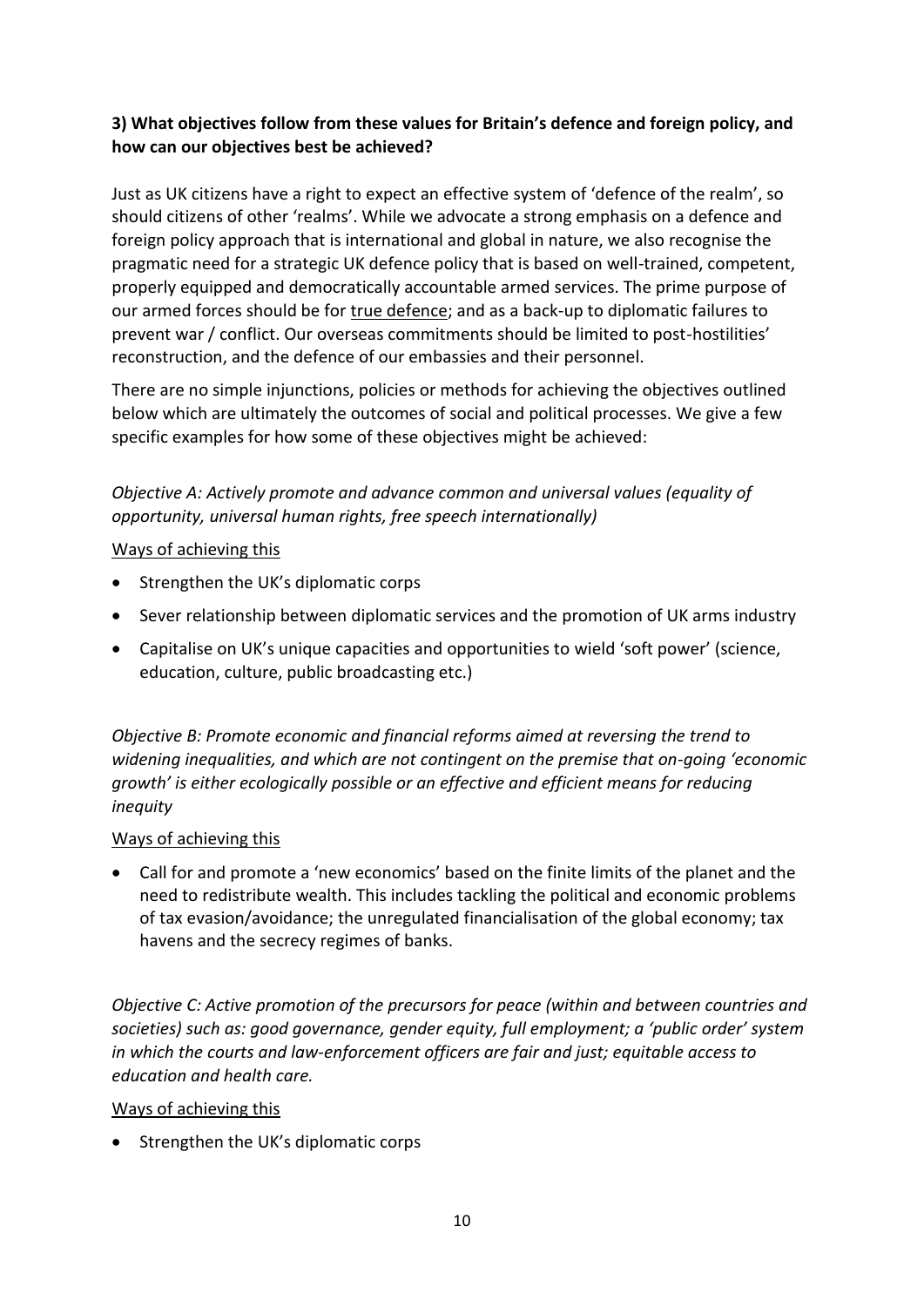Commit to improvements of multilateral forms of development assistance, including improvements in adherence to the principles of the Paris Declaration on Aid Effectiveness

*Objective D: Full commitment to the establishment of an adequately resourced, effective, efficient, transparent and accountable UN system.*

#### Ways of achieving this

This objective can only be achieved through a more principled, ethical and consistent foreign policy. For the UN to prosper, the UK must be fully committed to international law; and to ensuring the UN is adequately funded and resourced.

*Objective E: Commitment to the establishment of more effective controls over the international arms trade, and to a reduction in the proliferation of weapons and other forms of military hardware. The latter should include being committed to the NPT, choosing not to replace Trident and supporting current international efforts to make nuclear weapons illegal.*

## Ways of achieving this

- Ensure full implementation of the spirit of the 2014 Arms Trade Treaty (ATT).
- The UK takes 4% of the share of the international arms export's annual value of at least £76billion (i.e. at least \$3billion to the UK); it is the sixth highest arms-trading nation (USA's share was 31.2%, Russia's 27.3%, China's 5.4% Germany's 5.5% and the French took 5.6% (SIPRI, 2015). The UK's ratification of the 2014 Arms Trade Treaty (ATT), which is meant to make the trade in arms more 'ethical', has not prevented it from continuing to supply Saudi Arabia, enabling its bombing campaign in the Yemen in which many civilians have been killed.
- Remove or reduce public subsidies to the UK arms industry.
- The British arms trade is heavily subsidised by the UK taxpayer; the Oxford Research Group in 2004 ('The Subsidy Trap'<sup>2</sup>) states that the UK arms industry costs the taxpayer £763m per year – such subsidies persist.
- Ultimately, UK companies should be stopped from trading in arms, as such trade is contrary to UK traditions and counterproductive to the role in the world we should be taking.
- Do not replace Trident.

*Objective F: Promoting economic and social policies aimed at reversing global warming and environmental degradation trends* 

## Ways of achieving this

**.** 

 Commit fully to a decarbonised energy system within a shorter timeframe than is currently the case. This means abandoning plans to expand onshore shale gas production and committing much higher levels of investment in RE technologies and reductions in energy consumption.

<sup>&</sup>lt;sup>2</sup> [http://www.oxfordresearchgroup.org.uk/publications/books/escaping\\_subsidy\\_trap\\_why\\_arms\\_exports\\_are\\_bad\\_britain](http://www.oxfordresearchgroup.org.uk/publications/books/escaping_subsidy_trap_why_arms_exports_are_bad_britain)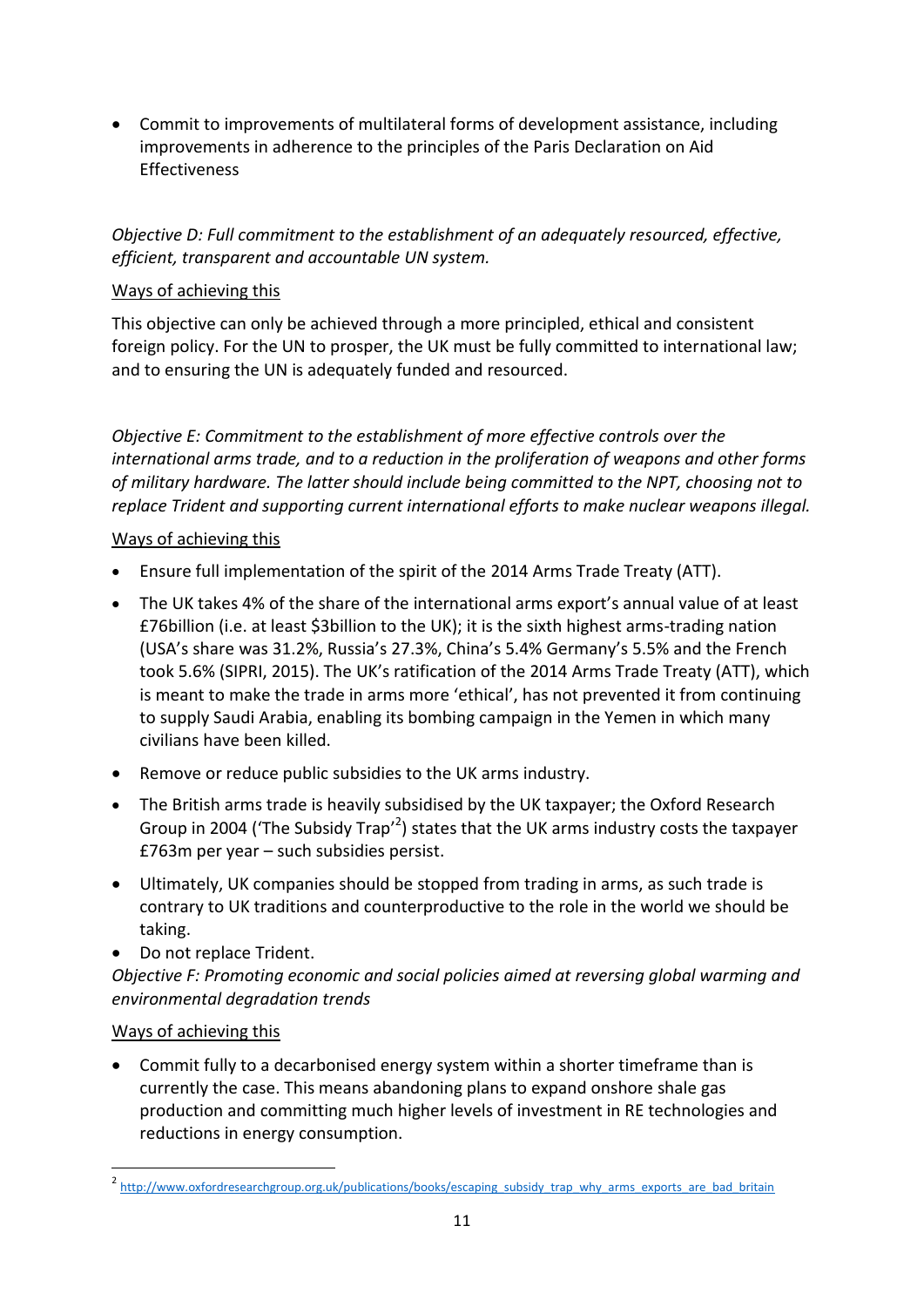- In terms of nuclear power, this is a very contentious area. The study of nuclear physics has transformed our understanding of the universe, much to humankind's potential benefit. However, it is very much a two-edged sword, with beneficent and maleficent potentials. The benefits include diagnostic and therapeutic applications through nuclear medicine, which inevitably require isotopic trans-formations conducted in nuclear reactors to source such materials. We believe, however, that these sources can be provided more safety by using low-enriched uranium rather than highly enriched uranium which so far has been widely used.
- The UK pioneered the generation of electricity from civil-owned nuclear reactors but its designs were inferior to others adopted more widely, so our nuclear expertise has substantially diminished as clearly demonstrated by the fiasco of Hinkley Point C.
- There is no doubt that the global civil nuclear industry underpins the proliferation of nuclear weapons; and the guarding of nuclear materials is taken very seriously by the UK and the US. Reliance is placed on the IAEA to regulate the civil industry globally, in spite of which the IAEA is conflicted by the inherent competition within its remit, and remains so underfunded that its competence must, worryingly, be questioned.
- We believe that a thorough and unbiased re-appraisal of the UK's nuclear industry is overdue. This does not imply its demise as the highly toxic nuclear waste generated so far (which would be much increased were Hinkley Point C to come on line) needs careful and skilful management and planning for its ultimate disposal, as does the disposal of our military nuclear waste (although the innate radioactivity will remain potentially dangerous for many thousands of years). The skills learnt in such a reappraisal could benefit societies overseas. The regulatory work of the IAEA deserves to be supported much more fully in order for its powers for keeping the world safe to be enforced effectively. The UK should consider how best to maximise its support for the IAEA.
- The promotion of not just 'free trade' but also 'fair and sustainable trade' as a means of building peace

## *Objective G: The promotion of not just 'free trade' but also 'fair and sustainable trade' as a means of building peace*

#### Ways of achieving this

 Recognising the importance of positive trading relations between nations as an important contributor to peace, we believe that a commitment to free trade should be encouraged, but in ways that preserve the sovereign rights to ensure the protection of social, cultural and economic rights and environmental protection; and active policies aimed at promoting more equitable consumption and development. Current negotiations through WTO have stalled and need to be revived. Meanwhile, regional trade negotiations such as TTIP are being conducted in undemocratic and nontransparent ways, seeking to strengthen even further the power of unaccountable and undemocratic transnational corporations and finance capital. While such negotiations are being conducted under the banner of free trade, we believe that the accompanying erosion of democracy and public interest regulation is likely to accentuate various precursors of conflict and violence.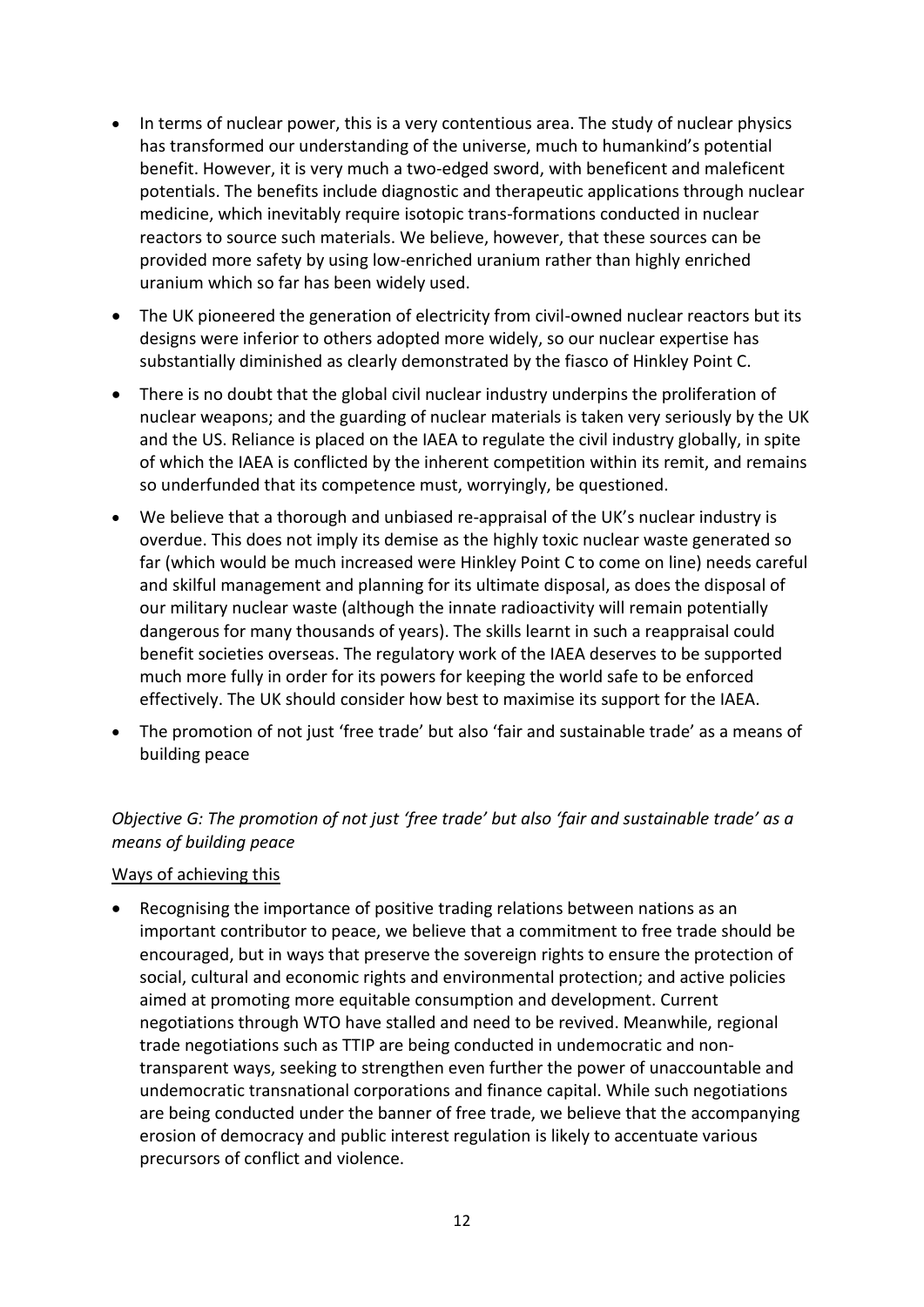#### **4) What are the strategic assets that Britain needs in order to protect our common security?**

## *Social, cultural and moral assets*

In this context we emphasise Britain's 'soft power' assets which are exercised outside formal diplomacy – encouraging development by non-coercive and attractive means. These include cultural exchanges (including sport); the sharing of new scientific and technical ideas and philosophical dialogues, including via Public Broadcasting media; and the close relationships with various public education systems throughout the world. One example is the provision by Britain's undergraduate and postgraduate medical educational services, such as the twenty-two Royal Colleges incorporated into the Academy of Medical Royal Colleges [\(http://www.aomrc.org.uk](http://www.aomrc.org.uk/) ); the Royal Society of Medicine; and in related fields such as the Chartered Society of Physiotherapists (which is a founder member of the World Confederation for Physical Therapy, a UK-registered charity). This list represents a broad range of quintessential cultural and educational services of which medicine is but one aspect.

The physical assets include diplomats, and materiel.

## *Britain's diplomatic corps*

In 2010 the FCO paid almost £250million in remuneration costs for the UK's 13,200 global diplomatic staff, of which £167million went to about 10,500 local citizens. In addition the FCO held about £1.8billion worth of property around the world. Costs are likely to have risen by up to 20% since.

Costs of this order may be reasonable for a well-educated, socially aware and noncomplacent professional and competent diplomatic corps. We need our diplomats to be well educated and have the linguistic and interpersonal skills to advance UK interests; and be exemplary, for example in the face of any unfortunate provocation. We desire that through 'soft diplomacy' British cultural values can be promoted and our reputation enhanced.

We hope – and feel it is likely – that the training of our diplomatic corps is under continual review. Using as a model the UK's training of medical under- and post-graduates, with its increasing emphasis on multi-skilled work teams and respectful and non-judgemental communications with patients and their relatives, we feel that analogous training methods could be applied to the diplomatic corps as its members have a similar need for sensitive inter-personal skills. Precise use of the English language – as written and spoken in the UK – should come naturally to native English and Commonwealth speakers, and be an international asset. American culture has a profound and world-wide influence on the nuances of the English language: UK natives familiar with these nuances can help to obviate misunderstandings and clarify any messages intended.

But our UK-born staff must be reasonably fluent in other languages, especially those used widely in other parts of the world. Such fluency encourages a deeper insight into cultures overseas, facilitating a more profound understanding of issues of concern – for example over legal, property and personal rights which may be dealt with differently under codes outside the UK.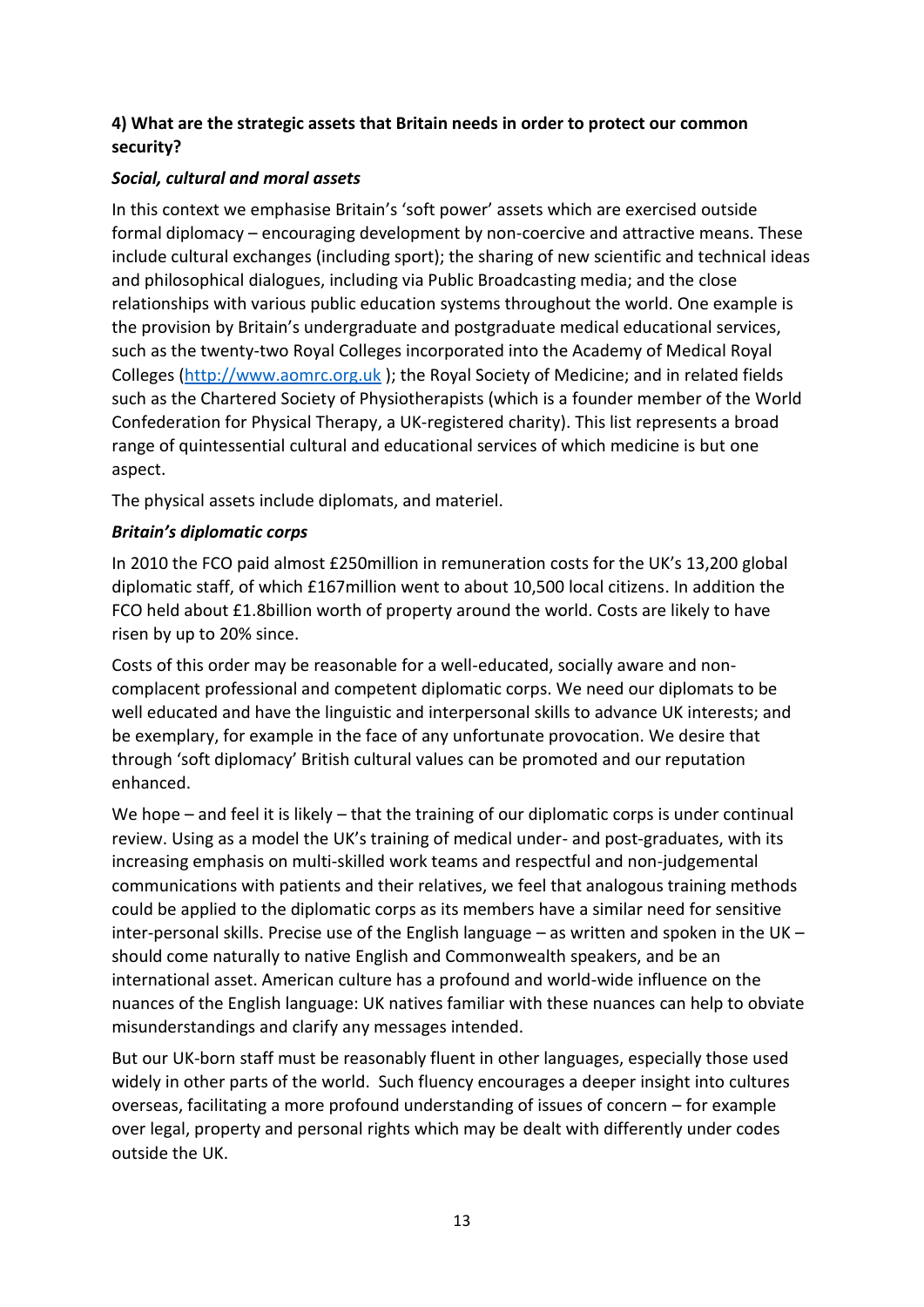#### *Materiel*

This includes equipment, IT systems, ordnance, and infrastructures such as transport and energy systems, as well as demographic features such as the siting of security and military bases and the supporting industries. These should be maintained at the highest operational standards and used responsibly. Military operations may be exempt from restrictions applying in civil life – such as carbon emissions during exercises. We believe that such operations should be more accountable as the long-term effects of climate change pay no heed to whether the emissions were of military or civil origin.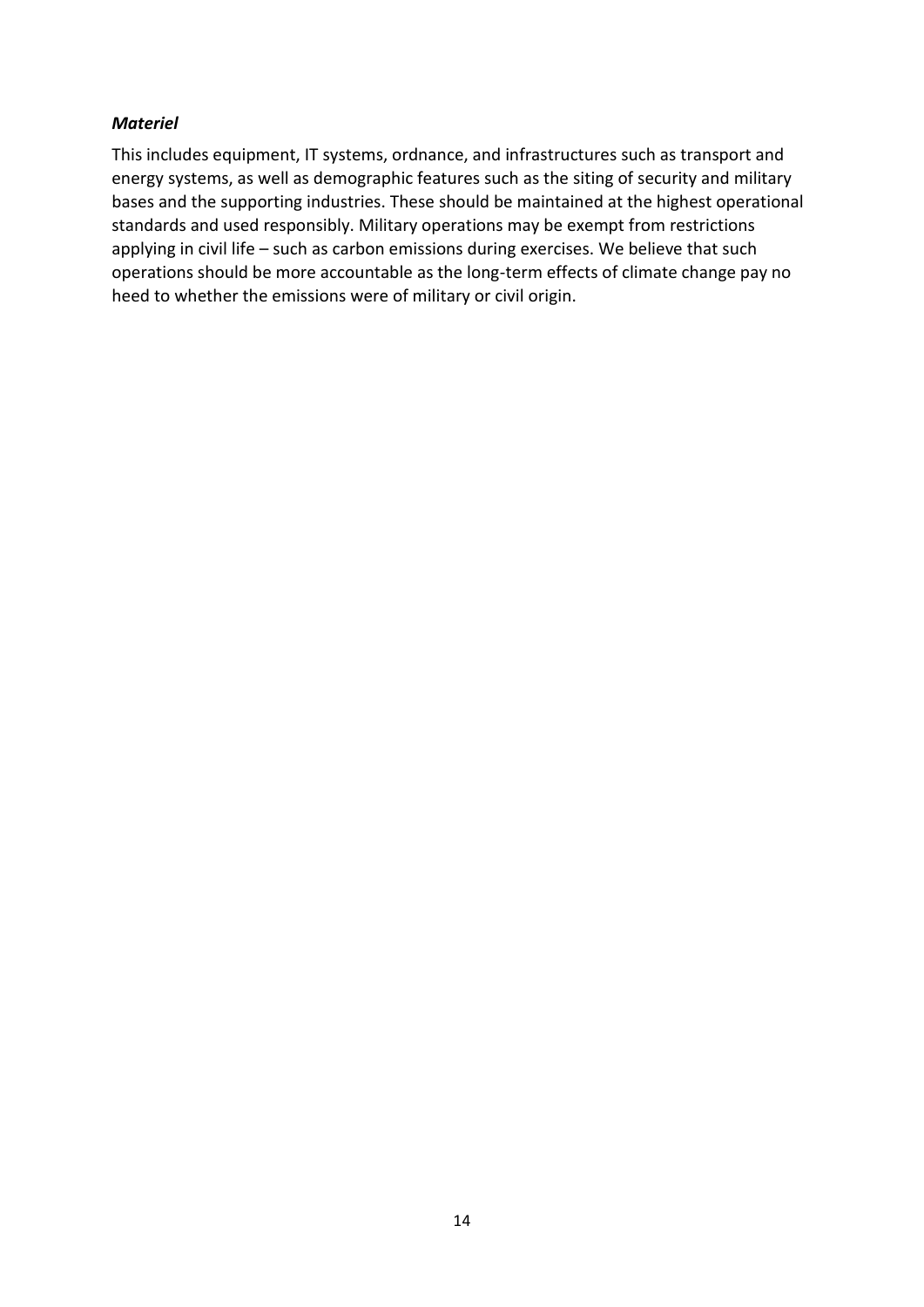# **Threats to Britain's Security**

This distinction between immediate and long term threats is somewhat arbitrary. However, in this section, we draw attention to three specific threats as follows: a) cybersecurity; b) terrorism; c) nuclear war; and d) chemical and biological weapons. We also note the importance of secure and reliable energy as an immediate priority, but refer to this in later sections.

## **1) What are the key security challenges facing the UK?**

#### **The most immediate threats**

#### **A. Cyber-security**

In January 2013, the US Defense Science Board (DSB) estimated that the annual cost of the more obvious cyber vulnerabilities would be \$500 million. Since this report the Director of National Intelligence made cyber-attack the *highest strategic threat* to the United States, ahead of terrorism. The DSB has appropriated \$1.7bn over the next five years exclusively for cyber warfare. The same principles apply to the UK.

The following systems are susceptible to cyber-attack (the list is not exclusive); some have already been attacked:

- civil, governmental and military information and communications systems including law enforcement;
- stock markets and other financial outlets banks, shops and retail outlets;
- ports and industrial plants;
- the electric power grid and water supplies;
- oil and gas refineries and power plants including nuclear power plants;
- transportation infrastructure, including by trains or by air;
- hospitals and clinics;

 $\overline{a}$ 

educational and research facilities – schools, colleges and universities.

The 'Stuxnet worm' attacked programmable logic controllers on machines operating on Microsoft windows, allegedly developed in 2007 against the Iranian nuclear programme. In 2014 a German steel plant suffered physical damage as a result of a cyberattack on its blast furnace controls. In March 2016 a cyber worm was reported to have penetrated Windows network systems around the world in 2008, including the Royal Navy, MoD's administrative systems and the UK's House of Commons. It stated that although cyber tests can identify flaws, it is impossible to attain absolute cyber-security.<sup>34</sup> When the American FBI avoided taking 'Apple' to court to obtain encrypted data for forensic analysis, commentators also indicated the impossibility of complete cyber security and that attempts to do so would be

<sup>3</sup> http://www.basicint.org/sites/default/files/BASIC\_cyber\_vuln\_mar2016.pdf 4

[https://www.gov.uk/government/uploads/system/uploads/attachment\\_data/file/360973/20140716\\_DCDC\\_Cyber\\_Primer](https://www.gov.uk/government/uploads/system/uploads/attachment_data/file/360973/20140716_DCDC_Cyber_Primer_Internet_Secured.pdf) [\\_Internet\\_Secured.pdf](https://www.gov.uk/government/uploads/system/uploads/attachment_data/file/360973/20140716_DCDC_Cyber_Primer_Internet_Secured.pdf)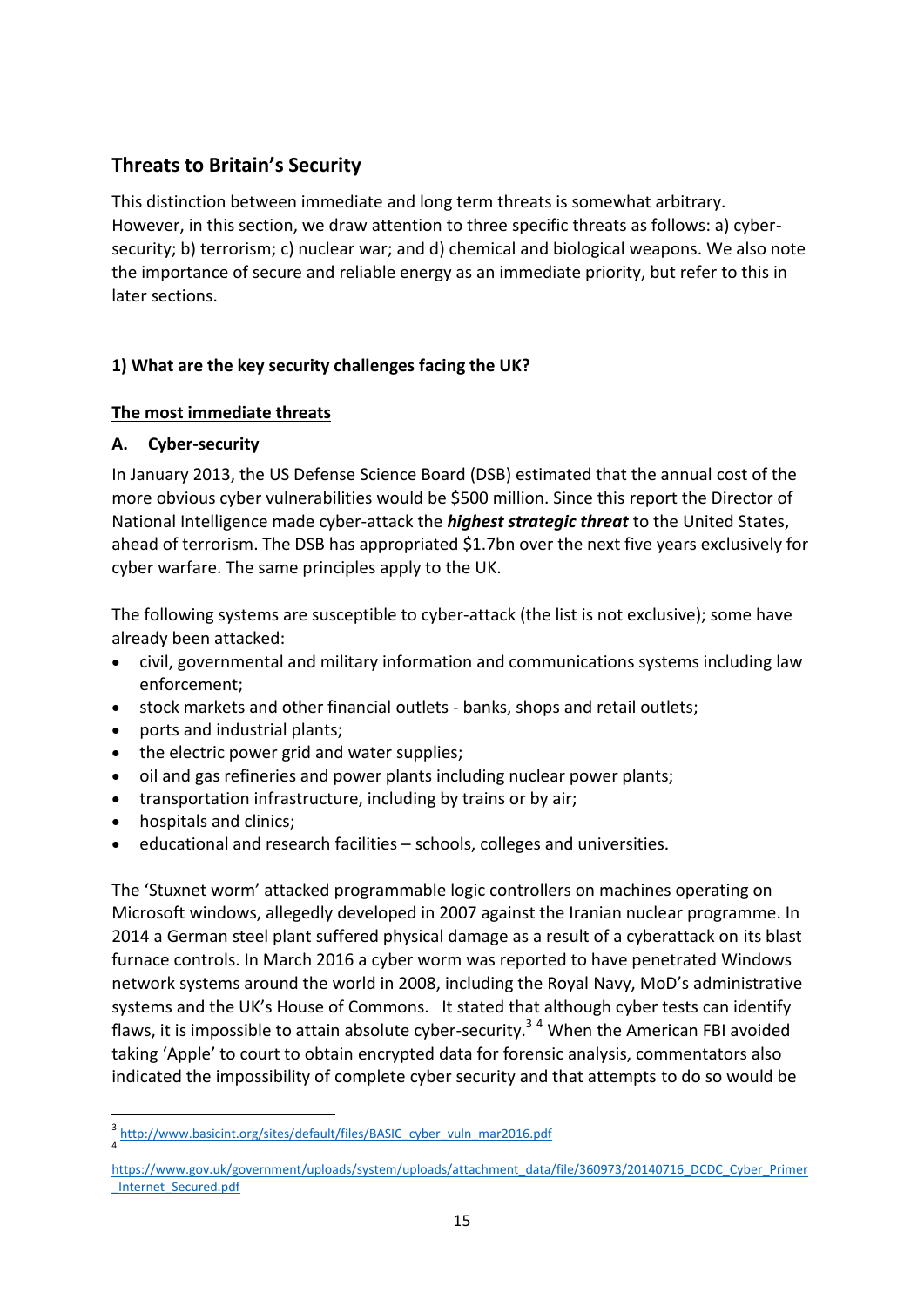prohibitively expensive however much the authorities claim to prioritise the issue. Of the \$71.8 billion the US Dept of Defence is wanting for 2017, \$1.7 billion is for cyber and electronic warfare.<sup>5</sup> Nevertheless, ahead of the nuclear security summit of 2016, the UK and US announced plans to test the cyber-security of nuclear power plants: a similar exercise has tested banks' cyber-security (Guardian, 31<sup>st</sup> March<sup>6</sup>).

On 28<sup>th</sup> March 2016, hackers attacked the computer system at 'Medstar Health', a nonprofit health-care provider in Baltimore, Maryland, which runs ten hospitals. Thousands of its employees had to turn to paper records. To quote local reports;

"*unfortunately in today's business environment, IT systems are at risk from cyber criminals intent on causing disruption, financial harm and data espionage* (and) *the healthcare industry is not exempt from these risks"* This attack was not unique; the American Hospital Association gives advice about such cyberattacks, which "*can last up to a week*". Medact is naturally extremely concerned that UK health services' IT protection systems, within and outside the NHS, can prevent such attacks on UK citizens as much as possible.

In order to maintain the highest standards of conduct while undertaking their security tasks, Staff in the intelligence services have to be highly trained and motivated – ethically, discretely, ideologically and purposively. Military strategy has to adapt to advances in cyber and related technological developments and complex systems which become outmoded may need to be abandoned. For comments on deployment of Trident and of nuclear weapons in general, see later.

## **B. Terrorism**

The security challenge which seems most tangible to the UK homeland, and which may feature prominently for the next few years, are the murderous acts of terrorism currently being promulgated on the near-continent in Brussels and Paris, and recently in the UK, by persons whose evident disaffection with Western and European values is a source of puzzlement to many of our ordinary, concerned and outraged citizens. These concerns are compounded by the perception that these terrorist acts are often led and conducted by persons born and brought up in Europe, including the UK; and whose parents were non-European immigrants, often from North Africa or Western Asia. Somehow these Europeanborn citizens became alienated, the causes of which seemed incomprehensible to other citizens.

So by implication, *immigrants* as a group, particularly those of non-European appearance, mannerisms or attire, are often assumed to support these terrorist acts, covertly if not overtly. These assumptions may be reinforced by those non-State parties, to whom these European-born citizens pledge their loyalty, direct barbarous acts (including cruel executions and 'suicide bombings'). There are also the recent distressing scenes of immigrants from North Africa or Western Asia\* seeking refuge in Europe after suffering severe privation and hazardous seaborne travel. It is easy to spread information, false or true, that among these refuges are some terrorists acting 'under cover', thereby adding to the communal paranoia.

6 [http://www.theguardian.com/uk-news/2016/mar/31/uk-us-simulate-cyber-attack-nuclear-plants-test](http://www.theguardian.com/uk-news/2016/mar/31/uk-us-simulate-cyber-attack-nuclear-plants-test-resilience)[resilience](http://www.theguardian.com/uk-news/2016/mar/31/uk-us-simulate-cyber-attack-nuclear-plants-test-resilience)

**<sup>.</sup>** <sup>5</sup> http://thediplomat.com/2016/02/new-us-defense-budget-18-billion-for-third-offset-strategy/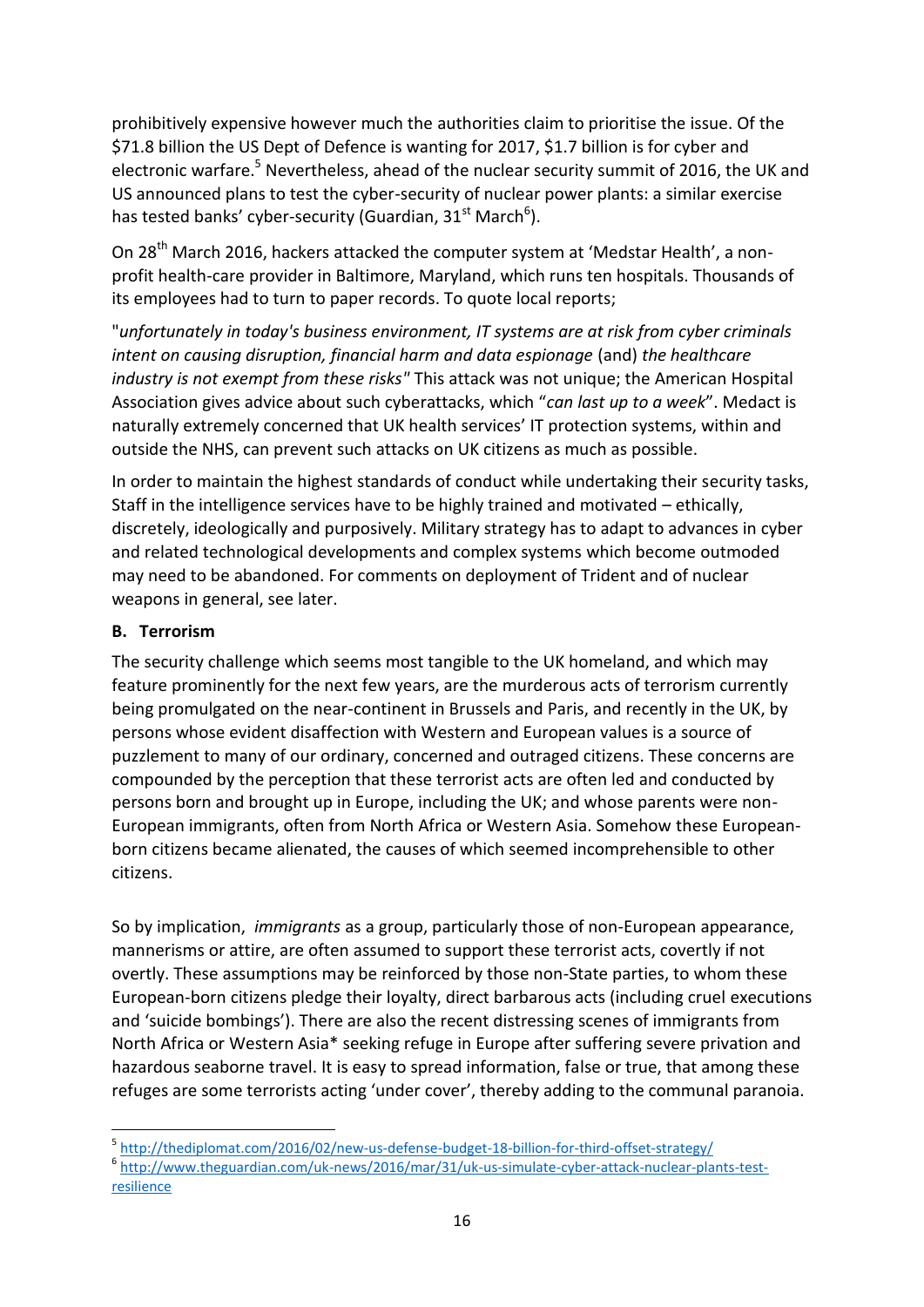Medact pays tribute to the members of our intelligence and security services who often operate in high-risk conditions which are difficult for us to conceive. We also note that 1,500 counter-terrorism firearms officers will be recruited to the police in England and wales, and 40 new armed response vehicles deployed, along with new counter-terrorism teams outside London. According to the BBC<sup>7</sup> and quoting government figures of 2015<sup>8</sup>, there are currently 5,875 firearms officers in England and Wales. The increase brings the total armed police back to 2010 numbers.

Medact asks that great priority is given to the standards of selection, education, training (including psychological preparation) and physical fitness of these officers and their directors; and that the information acquired and made available to them is highly reliable and as free as possible from personal bias. (We recall the tragic misidentification of Charles de Menezes who was shot dead by police the day after the failed terrorist bomb attacks in London in July 2005.)

We would also expect that every effort is made to create and maintain good relations with and within the implicated minority communities, and that intercommunal respect and cultural sympathies are fostered in local communities, and funded accordingly. We also favour a generous attitude to refugee relief, including acceptance on UK soil. These points have deep implications which may be beyond the immediate concern of this commentary but are, we feel, of great importance in the short and longer terms.

It is essential to start planning for an active programme of reconstruction of the shattered communities in North Africa and Western Asia *immediately* – with an approach like that of the 'Marshall Plan'. Conditions allowing free speech and the recognition of basic human rights are more likely to address these peoples' needs than luke-warm reception of refugees. Repatriation of any diaspora should not be enforced but the conditions at the homelands should be restored, improved and made sufficiently attractive to encourage refugees to return there.

# **C. The threat of nuclear war and the implications for the UK**

Nuclear war has been aptly described as a *low-probability but high impact* event. In spite of the current rhetoric concerning North Korea and Russia (see below), the 'lowness' of the probable involvement of the UK in such a war remains – but **so does the high impact**. Recent studies confirm that the impact would be extremely high, justifying the inclusion here of these threats among the 'most immediate' as there is the distinct possibility that a nuclear war could be started at any time unintentionally 'by accident'. Medact therefore believes that the UK should actively and immediately accelerate its diplomatic obligations in this field.

The two areas involved are deployment by the UK of its own nuclear arsenal and active UK support of the international disarmament processes – these cannot be dissociated. Although sometimes referred to respectively as 'unilateral' and 'multilateral' processes, these terms have fallen into disrepute through narrow interpretations and will not be used here.

**<sup>.</sup>** 7 <http://www.bbc.co.uk/news/uk-35940233>

<sup>&</sup>lt;sup>8</sup> [https://www.gov.uk/government/statistics/police-use-of-firearms-statistics-england-and-wales-financial](https://www.gov.uk/government/statistics/police-use-of-firearms-statistics-england-and-wales-financial-year-ending-31-march-2014-data-tables)[year-ending-31-march-2014-data-tables](https://www.gov.uk/government/statistics/police-use-of-firearms-statistics-england-and-wales-financial-year-ending-31-march-2014-data-tables)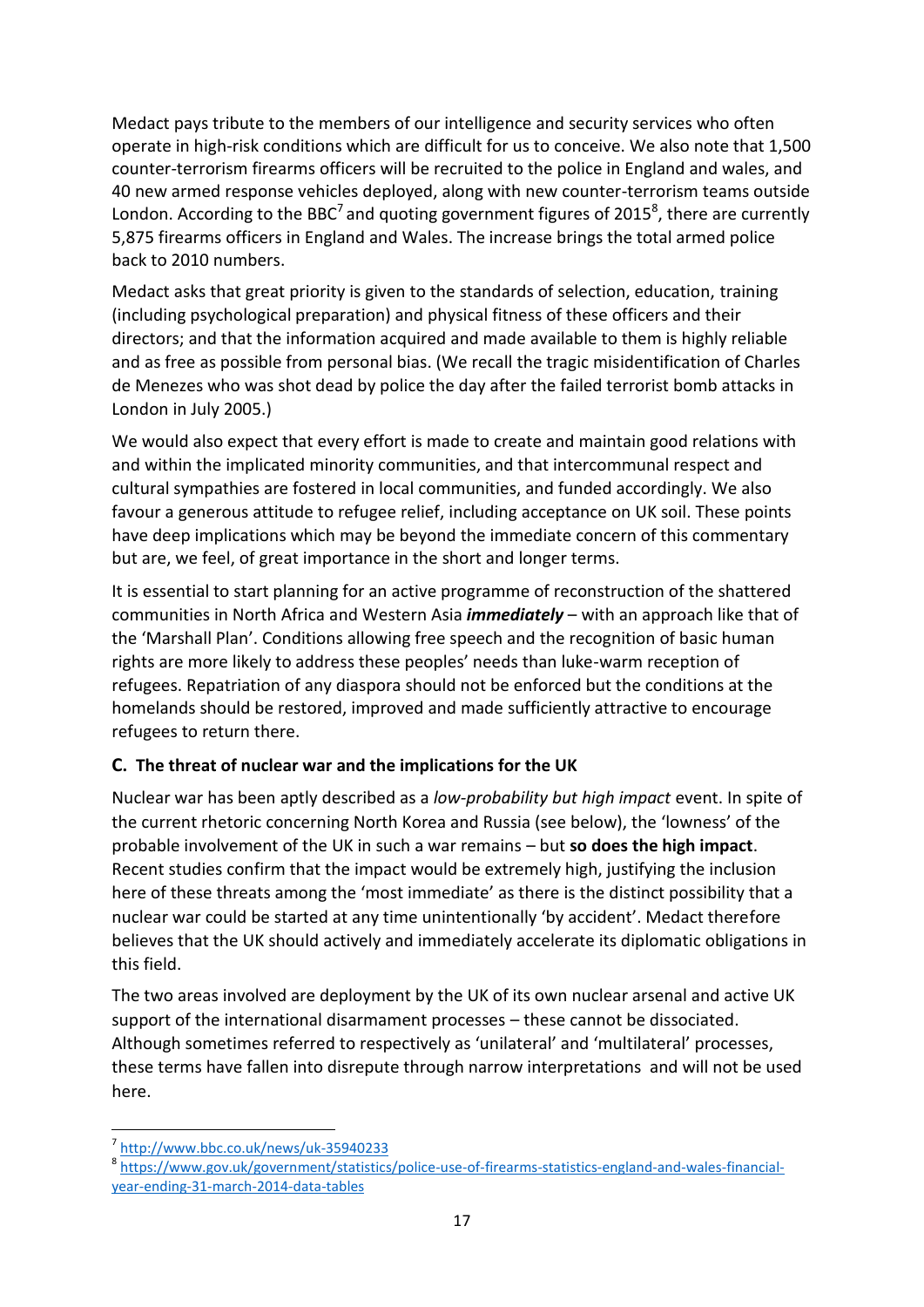Although the general tone of the 1994 advisory opinion from the International Court of Justice deeply disapproved of nuclear weapons, the opinion failed to conclude definitively whether the "*threat or use of nuclear weapons would be lawful or not in an extreme circumstance of self-defence, in which the very survival of a State would be at stake*". Some interpret this as legalising the possession of nuclear weapons.

The Nuclear Non-proliferation treaty (NPT) came into force in 1970 and was given a nontime-limited extension in 1995. Its 'three pillars' are:

- An obligation on the five signatory States approved by the NPT as holders of nuclear weapons (NWS – nuclear weapons states), to disarm 'in good faith'
- An undertaking by signatory States not so approved (NNWS non-nuclear weapons states) never to develop their own nuclear arsenal
- The right of any NNWS to develop a programme of generating electricity from civil nuclear energy programmes so long as the technologies are not diverted to produce nuclear weapons

In addition, any State has the right to withdraw according to an agreed procedure.

The International Atomic Energy Agency (IAEA) has the global responsibility to inspect nuclear installations. Its remit is to promote the peaceful uses of nuclear energy by its member states; to ensure the implementation of safeguards to prevent nuclear energy being used for military purposes; and to ensure nuclear safety by promoting high standards: but which of these potentially competing duties should take priority is unclear and there is no consensus on how to handle violators. Furthermore, the IAEA – arguably the most important global regulatory body - is woefully underfunded.

The NWSs approved by the NPT are China, France, Russia, UK and US. Since the NPT came into force, India, Israel, South Africa, Pakistan and North Korea have developed nuclear weapons: South Africa is the only nation to have developed and then disarmed and dismantled its stockpile. The remaining non-approved four states are excluded from the NPT but the nuclear activities of India and Pakistan are 'accommodated' by the NWS, and Israel is able to maintain its nuclear activities without signing the NPT. Israel's activities have however blocked a UN resolution for a nuclear-weapon-free-zone in the Middle East, a major source of diplomatic frustration. Although the NPT is reviewed at international conferences every five years, 'preparation conferences' being held in the periods prior to each Review Conference, most of the NNWS have become impatient with what are rightly seen as delaying tactics by each NWS, all of which – contrary to their 'good faith' obligations – are upgrading and modernising their nuclear arsenals, improving their reliability and targeting accuracy. The UK's MoD paper of 2014 clearly anticipates by 2045 a proliferation in the number of States possessing nuclear weapons – a clear threat to the NPT and the whole UN nuclear-disarmament processes (see below).

It has long been known that a nuclear war involving an exchange of dozens of moderately powerful weapons risks being followed by a 'nuclear winter' due to particulate matter from the extensively destroyed and burnt cities ascending into the high atmosphere and obscuring sunlight for many years. More recent climate modelling has confirmed and extended these findings: it is highly likely that a war involving arsenals of the sizes of those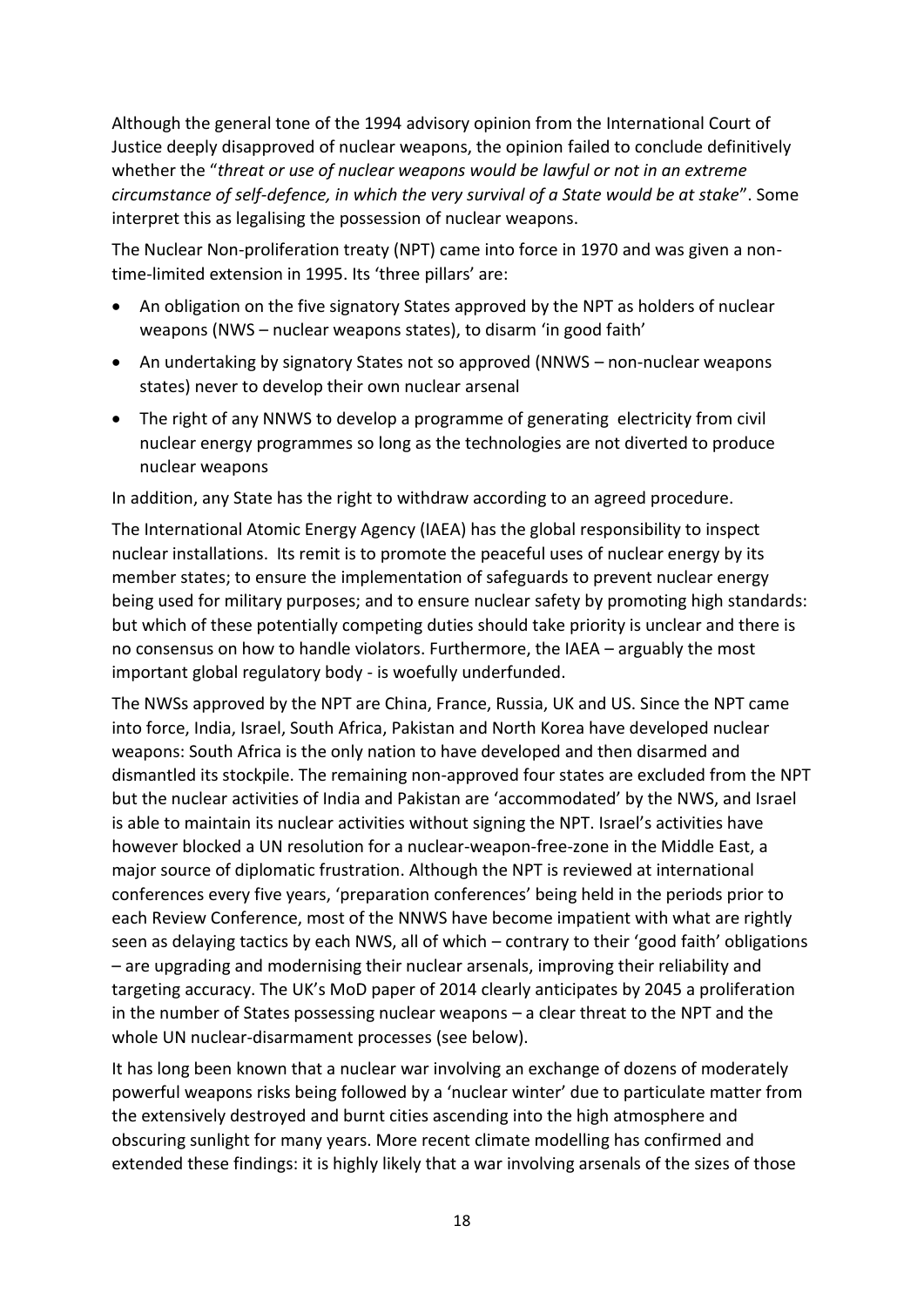possessed by India and Pakistan could cause years of crop failures leading up to an unthinkable two billion or so people (a quarter of the world population) starving to death, many in countries uninvolved in the hostilities.

The NPT process is answerable to the UN 'Conference on Disarmament' (CD) which is the UN's sole multilateral disarmament negotiating forum; but only 65 nations are members of the CD although 193 nations are members of the General Assembly (UNGA). Consequently many deeply concerned NNWSs, particularly those not in close alliance with any NWS, have identified a 'humanitarian imperative' to remove this risk – a risk not denied by any NWS. So the UNGA called for an 'open ended working group' of all UN member states, which deliberated in 2014 and is re-convening in three sessions during 2016. It will confer on the legality of the possession and use of nuclear weapons, with a view to developing a treaty to ban such possession and use. The five NWS do not support the OEWG process which decides by majority voting rather than the usual consensus. (A consensus process for the OEWG would better suit the aims of the NWS, all five of which are also the sole vetocapable permanent members of the UN Security Council).

#### The significance of the Electromagnetic Pulse ('EMP', 'NEMP' or 'HEMP')<sup>9</sup>

This is caused by rapidly changing [electric](https://en.wikipedia.org/wiki/Electric_fields) and [magnetic fields](https://en.wikipedia.org/wiki/Magnetic_fields) and accompanying voltage surges generated by a very high altitude nuclear detonation damaging electrical and electronic systems, particularly power lines and tele-communications, but causing much less destruction or contamination on the ground. A nuclear EMP is strongest when detonated at altitudes between 20Km and 500Km, and with yields more than 100Kt. Modern national electric supply grids and its dependent sophisticated electronic systems – including those controlling hospital services – are particularly vulnerable.<sup>10</sup>

In 2012 a UK House of Commons Defence Committee enquiry<sup>11</sup> into nuclear EMP events – described, like nuclear weapons, as 'low probability but high consequence' events – criticised the MoD for secrecy and recommended more be done to protect the nation against a hostile EMP, as electronic systems can be 'hardened' although the technology may be beyond all but the most developed economies. The MoD assured the enquiry that it could deal with a hostile EMP: this claim must be tested more accountably.

EMP has its 'natural counterpart' originating from solar flares (known as 'Carrington events', or more prosaically, 'solar weather'). A solar storm bypassed the Earth uneventfully in 2012, but a very large event occurred in 1859 affecting telegraph lines over America; the Aurora Borealis could be seen in equatorial regions. Lloyd's register estimate that the damage to the US grid following a Carrington event of 1859's magnitude could cost the American economy \$0.6-2.6 trillion.<sup>12</sup> Solar storms are a good reason for national defences to harden

<http://www.publications.parliament.uk/pa/cm201012/cmselect/cmdfence/1552/1552.pdf> <sup>10</sup> [Ross LH Jr,](http://www.ncbi.nlm.nih.gov/pubmed/?term=Ross%20LH%20Jr%5BAuthor%5D&cauthor=true&cauthor_uid=19202885) [Mihelic FM.](http://www.ncbi.nlm.nih.gov/pubmed/?term=Mihelic%20FM%5BAuthor%5D&cauthor=true&cauthor_uid=19202885) 2008 Healthcare vulnerabilities to electromagnetic pulse. *[Am J Disaster](http://www.ncbi.nlm.nih.gov/pubmed/?term=Ross%20LH%20Jr%5BAuthor%5D&cmd=DetailsSearch)  [Med.](http://www.ncbi.nlm.nih.gov/pubmed/?term=Ross%20LH%20Jr%5BAuthor%5D&cmd=DetailsSearch)*;3(6):321-5

 9 House of Commons Defence Committee. Developing Threats: Electro-Magnetic Pulses (EMP) Tenth Report of Session 2010–12. 22nd February 2012

<sup>11</sup> <http://www.publications.parliament.uk/pa/cm201012/cmselect/cmdfence/1552/1552.pdf>

<sup>&</sup>lt;sup>12</sup> Lloyd's, 2013. Solar storm Risk to the North American electric grid

[http://www.lloyds.com/~/media/lloyds/reports/emerging%20risk%20reports/solar%20storm%20risk%20to%2](http://www.lloyds.com/~/media/lloyds/reports/emerging%20risk%20reports/solar%20storm%20risk%20to%20the%20north%20american%20electric%20grid.pdf) [0the%20north%20american%20electric%20grid.pdf](http://www.lloyds.com/~/media/lloyds/reports/emerging%20risk%20reports/solar%20storm%20risk%20to%20the%20north%20american%20electric%20grid.pdf)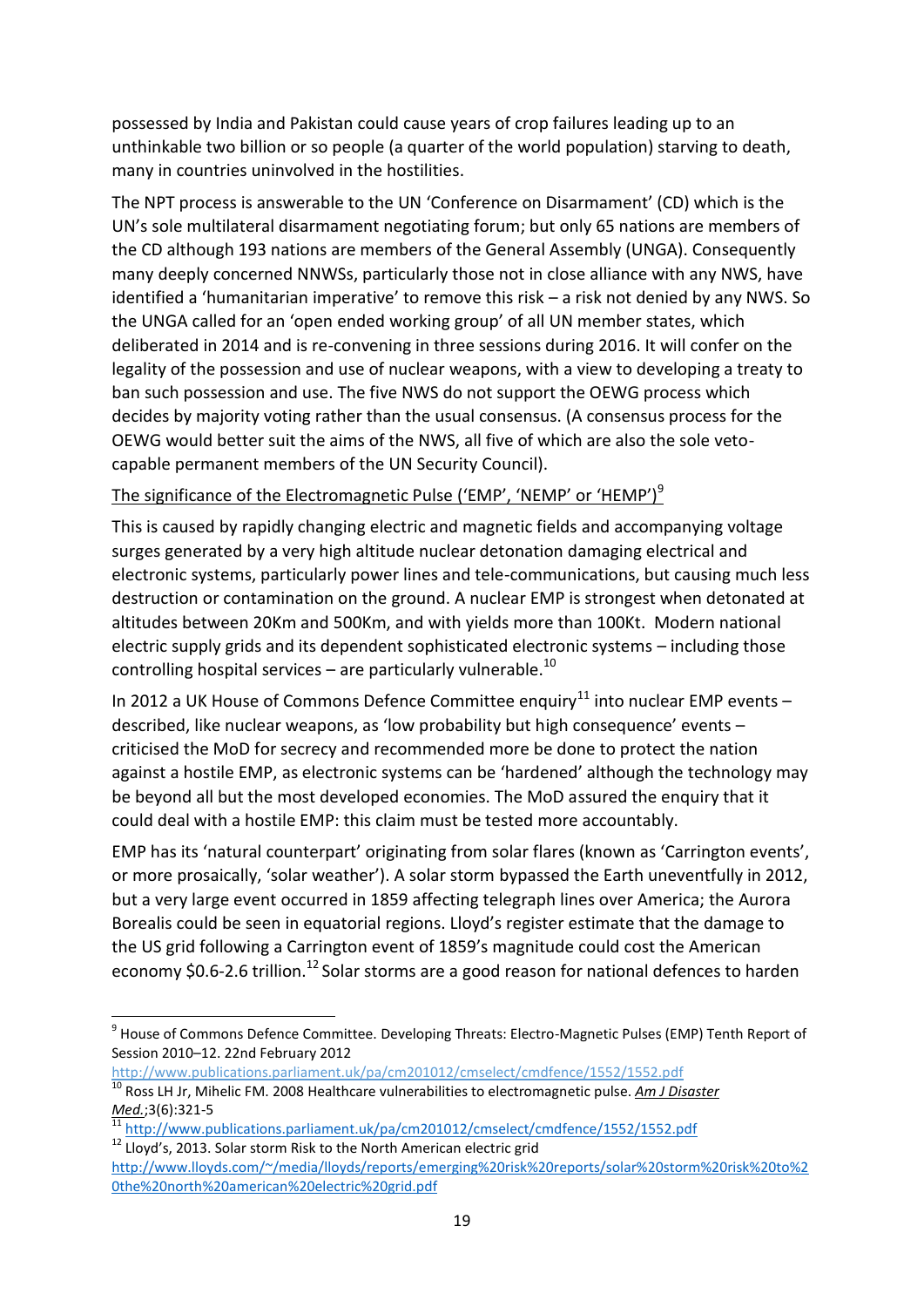against an EMP whether due to solar weather or a nuclear bomb, although hardening efficacy may be in doubt until tested 'live'. EMP was rarely mentioned in the context of N Korea (the enquiry was more concerned about Iran), but the risk is another reason to promote a global ban on all nuclear weapons.

## UK Trident

Trident is the UK's sole means of 'nuclear deterrence' which, however, under the circumstances envisaged in the ICJ Advisory opinion of 1994, the UK is prepared to use as a 'first strike'. UK Trident is based on four nuclear armed and powered submarines one of which is always at sea (Continuous At Sea Deterrence – CASD). Their home port is Faslane on the Clyde. The detonation of one UK Trident warhead at full yield and high altitude would generate an EMP effect.

UK's Trident is due to start becoming obsolete in the 2020's, so Government plans are under way to replace it in stages with a 'Successor' system designed to last into the 2080's. Although it was expected that Parliament would have a single debate to approve the Successor, approval is now likely to be given in a more piece-meal way.

A report from BASIC in March 2016<sup>13</sup> also stated that a cyber-attack on the UK's Trident systems could stop its missiles being launched; such fears were addressed by the MoD on 30th March in the following statement "*The deterrent remains safe and secure. We take our responsibility to maintain a credible nuclear deterrent extremely seriously and continually assess the security of the whole deterrent programme and its operational effectiveness, including against threats from cyber*". This basis of this statement needs to be examined, assessed and costed most carefully and thoroughly.

## Recommendation

Medact recommends UK support for the OEWG process and UK ratification of a treaty for the elimination of all nuclear weapons. This means no replacement of the Trident system on a like-for-like or on any other basis involving the continued possession of nuclear weapons. Furthermore, **the current deployment of Trident should be stopped forthwith**. The first step in this process could be stopping 'CASD'. Far from setting a precedent for a 'dangerous' disarmament, or even prejudicing the place of the UK as a veto-carrying permanent member of the UNSC, such a policy would help to enhance world security by making substantial progress toward the removal and elimination of nuclear weapons from the global stockpile.

## Comments on the possible immediacy of a nuclear attack on the UK

## *North Korea*

Recent events on the Korean peninsula have drawn attention to North Korea which detonated a nuclear device for the fourth time in January 2016 and launched a three-stage rocket a few weeks later, claiming that it was becoming capable of launching a nuclear attack against the US mainland. It may also be noted that South Korea's 16 operating nuclear power plants on four sites make them vulnerable to N Korean attack; whereas N

**<sup>.</sup>**  $^{13}$  A Primer on Trident's Cyber Vulnerabilities. BASIC, March 2016 [http://www.basicint.org/publications/aleem-datoo-paul-ingram-executive-director/2016/primer](http://www.basicint.org/publications/aleem-datoo-paul-ingram-executive-director/2016/primer-trident’s-cyber-vulnerabilities)[trident%E2%80%99s-cyber-vulnerabilities](http://www.basicint.org/publications/aleem-datoo-paul-ingram-executive-director/2016/primer-trident’s-cyber-vulnerabilities)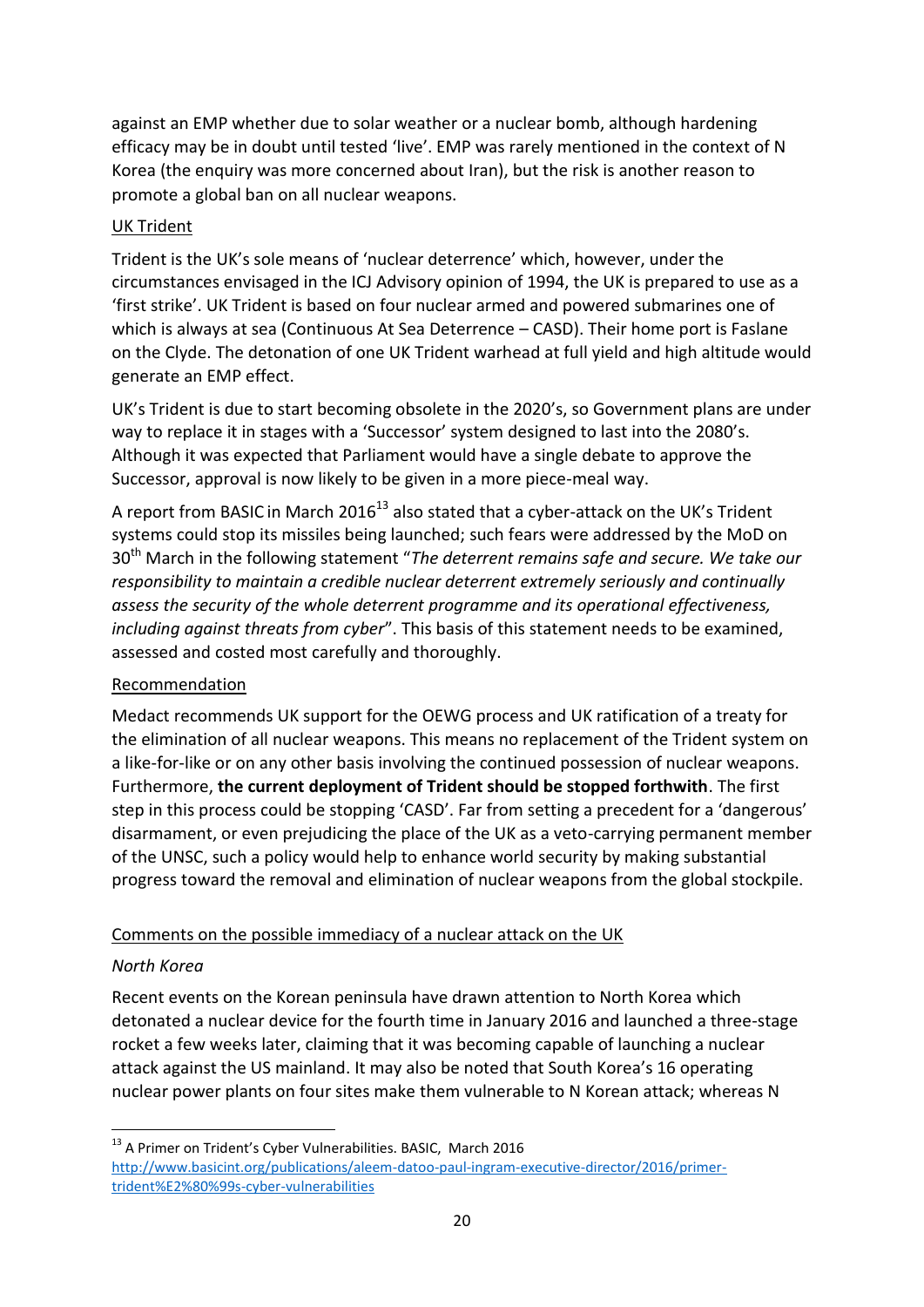Korea generates no nuclear electricity. Alarming as such rhetoric is – and not to be taken lightly – we believe that these developments **are not an immediate threat to UK security**, in spite of the possible induction of an 'EMP' were the N Koreans to detonate a powerful nuclear bomb at very high altitude (see p 22).

Nevertheless, it is very important that North Korea's grievances – whatever their nature – be addressed urgently and constructively. President G W Bush's State of the Union Speech in 2002 in which he included N Korea (along with Iraq and Iran) in an 'Axis of Evil' destroyed the South Korean 'sunshine policy' and the accompanying 'Framework Agreement' between N Korea and the US. Until then, substantial progress in de-escalating tension could have been made. Every effort should therefore be made to recreate the opportunities that Agreement offered, and China encouraged to play a full role in that recreating. Although the people of South Korea need every re-assurance – not least in order to discourage their indigenous pro-nuclear arms advocates from realising their ambitions – the concerns among the North Korean citizenry should be addressed without recourse to the rhetoric of nuclear exchanges within the peninsula. The UK should leave the US to manage its own defence against N Korean nuclear attack, including any EMP effect, although if the N Koreans attempted any such attack, effective US-led counter-measures short of using nuclear weapons could be justified.

#### *Russia*

Russia remains a very significant nuclear weapon power and retains a strong sense of grievance against the Western powers. Its annexation of Crimea and support of the separatists in Eastern Ukraine remain matters of very serious concern. Among these concerns is a perceived return to Cold War-style rhetoric which includes references to the use of nuclear weapons. The UK has an understandable grievance against Russia following the death in London in 2006 of Alexander Litvinenko who was administered polonium allegedly by Russian agents. Without in any way discounting the significance of Litvinenko's death, Medact feels that however valid the concerns about Russia's increasingly martial stance are, they do not immediately threaten UK security even though Russia is increasing its military activities and exercises in the Baltic. Russia justifies this by citing NATO 'aggression' which it sees as a very provocative threat to its own security. The currently and seemingly positive impact of Russian involvement in Syria, although it is yet to be seen whether it will last, make distinctly possible a re-appraisal of UK and US policies in that Region, as well as those of Turkey and Saudi Arabia, adding yet more complexity and requiring yet more delicate diplomacy in this currently most volatile part of the world.

It is very important to realign our relationship with Russia, and to develop cordial relations. An effective Anglo-Russian relationship could strengthen the global resolve to mitigate the very profound effects of climate change.

#### A nuclear war 'by accident'

The alarming reports in Eric Schlosser's book '*Command and Control*' (2013), and the Chatham House report '*Too close for Comfort*' (2014) illustrate clearly that nuclear wars could be started unintentionally in spite of the claims that ever-increasing layers of security are being applied. The Chatham House report states "*the world has, indeed, been lucky, given the number of instances in which nuclear weapons were nearly used inadvertently as a*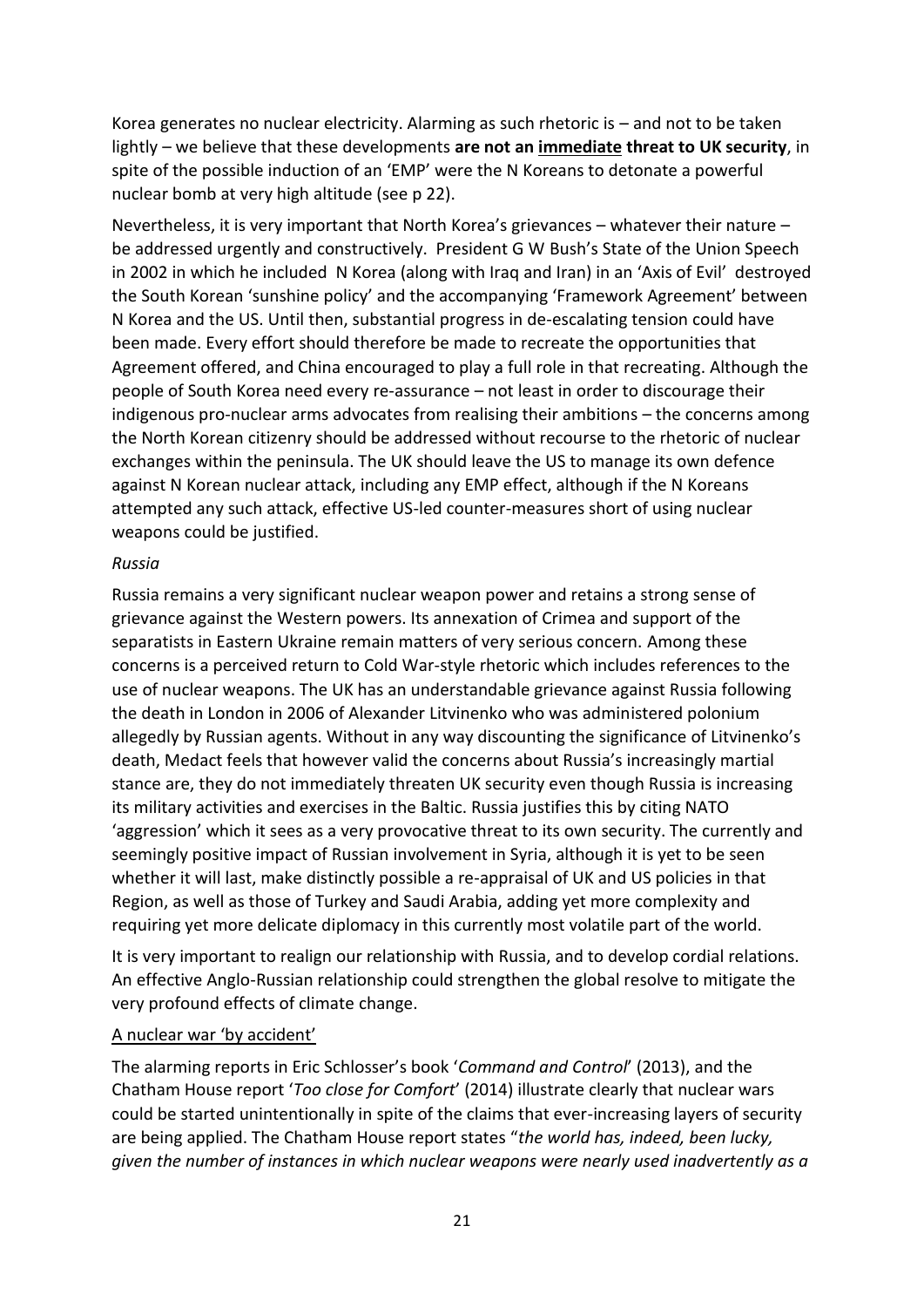*result of miscalculation or error*" and that "*individual decision-making, often in disobedience of protocol and political guidance, has on several occasions saved the day".* It concludes "*For as long as nuclear weapons exist, the risk of an inadvertent, accidental or deliberate detonation remains. Until their elimination, vigilance and prudent decision-making in nuclear policies are therefore of the utmost priority. Responses that policy-makers and the military should consider include buying time for decision-making, particularly in crises; developing trust and confidence building measures; refraining from large-scale military exercises during times of heightened tension; involving a wider set of decision-makers in times of crisis; and improving awareness and training on the effects of nuclear weapons.*"

Medact endorses these views. Recent events such as the NATO and Russian exercises in the wake of the events in the Ukraine, and US exercises earlier this year in the seas around Korea, ignore these injunctions and are a cause of deep concern. Although the probability may remain low, 'maverick' events associated with human frailty, such as revealed by UK Able-Seaman William McNeilly in 2015<sup>14</sup> seem not to be taken seriously enough. It seems highly likely that human frailty, of which Schlosser gives many US examples, applies to all the NWS – NPT approved or not and including Russia although Russia's prevailing culture of State secrecy makes it very difficult to verify claims of such frailty. Nevertheless it is this human frailty factor which may ignite an unintentional nuclear war **at any time**.

Currently, about **4,000 nuclear weapons** (in Russia, France, the UK and US) are strategically operational – of which about half are on high alert (ready to fire within minutes or hours). If the UK Prime minister gave an order to the UK Trident submarines it would take almost an hour for the nuclear tipped missile(s) to fire, but in the meantime the PM could not change his mind (although the US might intervene as its tacit permission would be required).

It may be noted that China, India and Pakistan claim that their nuclear weapons are not held in 'high alert', although China and India are building nuclear-armed submarines which very likely will carry weapons targeted strategically on potential enemy sites.

For these reasons, the International Physicians for the Prevention of Nuclear War (IPPNW – of which Medact is the UK affiliate) regards the possibility of nuclear war as a major threat to world peace, on a par shared only by Climate Change – in spite of the very different dynamics which characterise Climate Change (high probability, high impact).

#### **Chemical and biological weapons**

**.** 

The most notorious recent incidents of chemical attacks were at Halabja in Kurdish Iraq in March 1988, and in Gouta, Syria in August 2013. These were barbaric acts in clear contravention of the Chemical Weapons Convention of 1997. In Halabja, mixtures of mustard gas and nerve agent killed between 3,200 and 5,000, mostly civilians including children some of whom had died in agony. In Gouta, according to MSF, 355 died from the nerve agent sarin. Anthrax spores sent by mail a week after the events of "9/11" killed five

<sup>&</sup>lt;sup>14</sup> Nuclear Information Service, May 2015<http://www.nuclearinfo.org/article/uk-trident/submariner-trident-> [%E2%80%9Cso-broken-it-cant-even-do-tests-prove-it-works%E2%80%9D](http://www.nuclearinfo.org/article/uk-trident/submariner-trident-) - McNeilly commented that safety procedures on the Trident submarine *HMS Vanguard* were regularly disregarded, security procedures were casual and secret information was accessible to unauthorised personnel.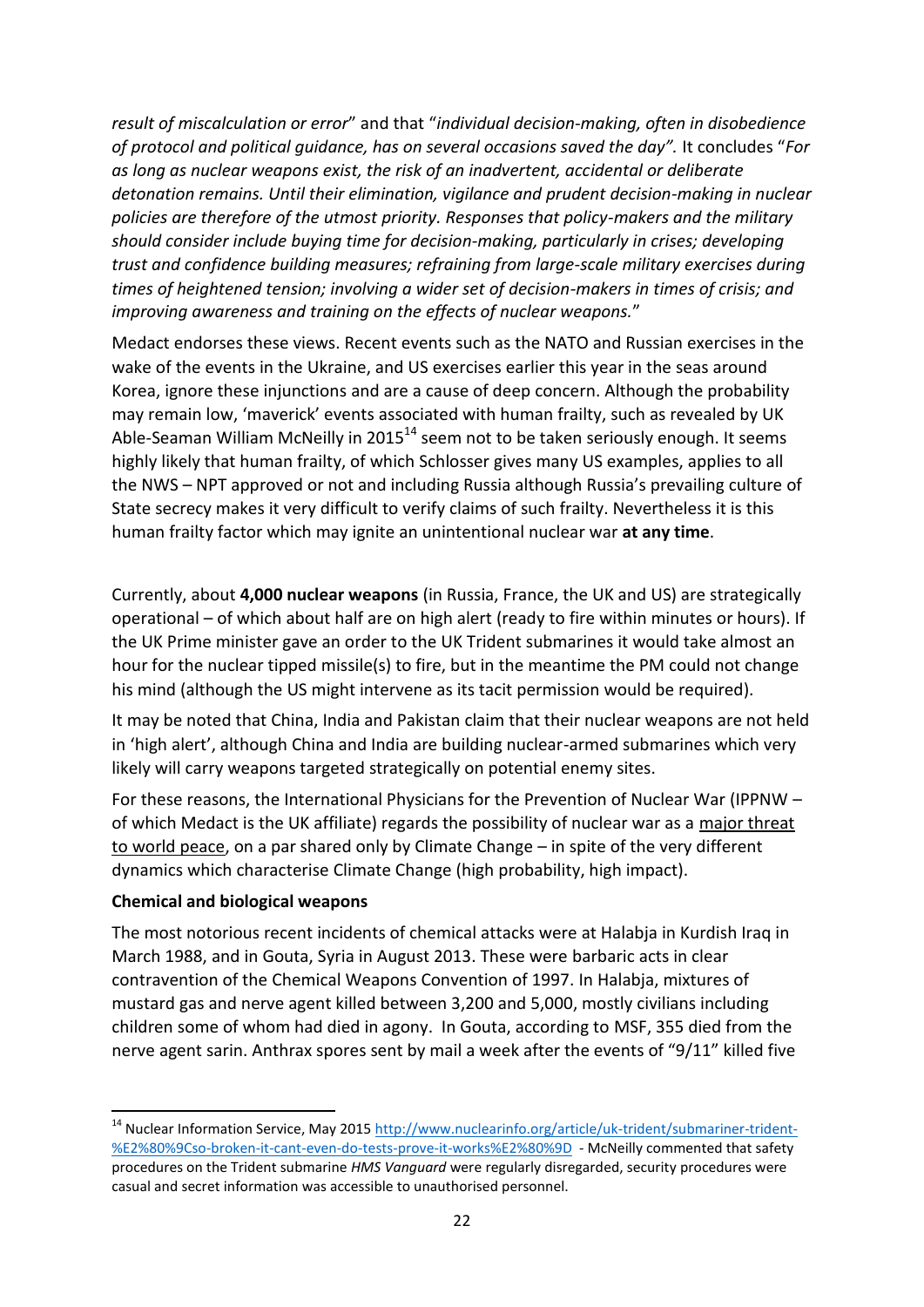people and infected 17 others. Anthrax was developed in 1943 and 1944 by the British for use against the Germans, but was never deployed.

Nevertheless, these are not regarded as immediate threats to UK security. Chemical weapons are outlawed by the Chemical Weapons Convention (CWC) of 1997 (to which 191 of the 196 States in the UN have signed up). States not signing the CWC include Egypt and Israel: each requires the other to sign first and Egypt will only sign if the Israelis sign the NPT.

The Biological and Toxin Weapons Convention (BWC) of 1972 has been ratified or acceded to by 173 nations including the UK and Taiwan; but 14, including the US have not signed. In 2001, six years of talks collapsed when the US weakened then scuppered agreement on the verification protocol, claiming that *'*verification would be inadequate and overly intrusive'. The BWC also allows stockpiling to enable prophylaxis; this is a cause for concern as research programmes known as 'gain of function' (GOF), in which in order to upgrade biosecurity systems viruses are bioengineered to enhance pathogenicity. GOF methods could be used to engineer new bioterror threats. UN bodies are quite effective at enforcing these when violations are detected (as in Syria, 2013); continued vigilance and offender account-ability needs to be sustained, and means of preventing more incidents promoted.

## **2) What are the more fundamental, long-term threats to our common security, what or who is driving them?**

#### **Climate Change**

Medact believes that global climate change is having a real impact in the UK even now and that this impact will increase substantially during the  $21<sup>st</sup>$  century, even in the next decade or two. We anticipate that some mitigation measures will be applied, but are very concerned that the UK makes a real and immediate start to apply those measures in order to save much future costs and suffering. Mitigation measures have been described in some detail by the International Panel on Climate Change.

In the UK, climate change will lead to increased storms, floods and heatwaves. Air pollution will be aggravated, particularly while fossil fuels continue to supply – either directly or indirectly – the energy for our main modes of transport. These will damage our infrastructure and health systems, the latter being also susceptible to infectious pandemics in the wake of insect vectors (which may be resistant to conventional pesticides) moving in from subtropical areas, and compounded in the case of bacterial and parasitical infections by antimicrobial resistance. The UK will also be affected by changes in planetary boundaries such as ocean acidification (which would threaten food security through serious impacts on global food chains) and loss of biodiversity (often a source of new medications), quite apart from greatly increased movements of populations. Other aspects of security which will become threatened include energy security, as climate change may exacerbate the potential for violent conflict thus endangering future energy supplies.

The solutions to these problems lie in prevention – mitigation of floodings, rapid introduction of non-fossil-fuel-based means of transport powered by low-carbon renewable electricity, and wider availability of air-con systems similarly powered by renewable electricity.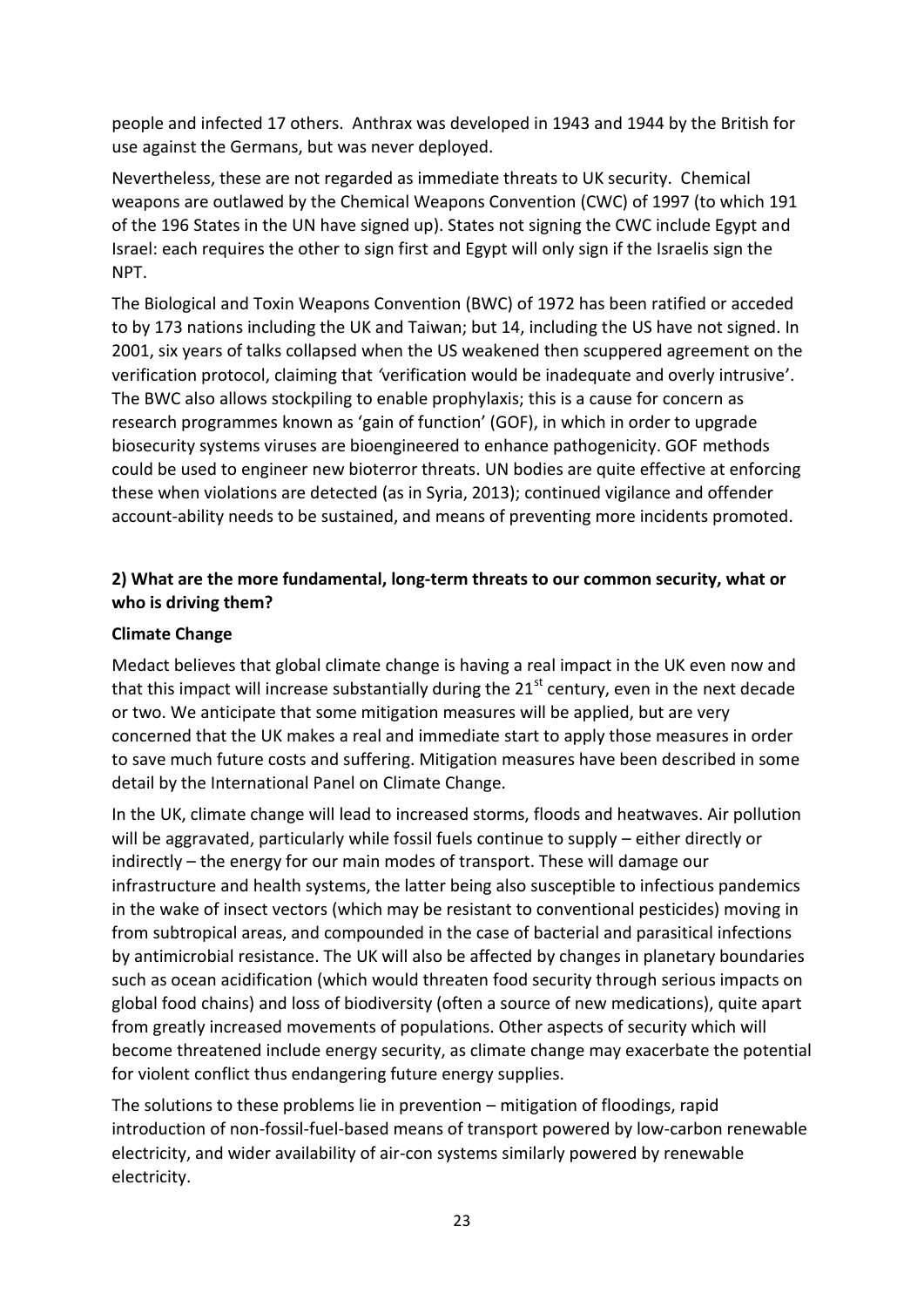One of the recommendations from the 2015 *Lancet* Commission on Health and Climate Change is that, over the next 5 years, the governments of the world encourage a transition to cities to support and promote lifestyles healthy for the individual and for the planet. Some of the challenging steps to achieve this, such as the early phasing out of coal, will undoubtedly be very costly but deserve serious and urgent attention to prevent far greater difficulties and costs in the years to come

#### **The erosion of democratic freedoms and civil liberties**

Climate change undermines human security by reducing the quality of and access to natural resources which are important for sustaining livelihoods. This undermining could increase the risk of violent conflict, which highlights the dilemma of how to balance rights of the individual with security against terrorism in a liberal democratic state. Some contend that part of the price might be the curtailment of some human rights and civil liberties, <sup>15 16</sup> but it would be better to reduce the effects and help maintain liberal democracy by committed investment in appropriate mitigation.

As the climate changes, there will be major adjustments of the world's political power structures. Although the US is likely to remain a major power throughout the  $21<sup>st</sup>$  century, the position of the UK is much more vulnerable to the rising powers of China and – although probably more delayed – of India. Russian leaders, with their access to an extensive landmass, will continue striving to retain their power-base, but 'real-politik' may limit their ambitions although they can be expected to forcibly exert international influence wherever they can.

The danger is the acquisition of more automated systems of warfare which may involve unethical and unconstrained 'swarm attacks' operating outside conventional 'Command and Control' structures and being used by leaders with a 'siege' mentality driven by an erroneous concept of 'security' bolstered by force against the will of the populace and in contravention of fundamental human rights. The political sequelae of inequity and the democratic deficits arising from current patterns of globalisation need to be anticipated and addressed by strengthening human rights which in the UK, however, are under threat from the present government's policies. Governmental accountability through democratic processes is a better guarantee of reaching a constructive and socially rewarding society.

#### **3) How can we improve our ability to identify, predict and act upon underlying threats to Britain's security, and work to prevent them developing?**

To summarise the above descriptions of the threats to Britain's security: the most immediate threats are from cyber-attacks and violent terrorism on the nation's streets. A conventionally-armed invasion of the UK seems highly unlikely; but a nuclear war, more probably by accident, must remain a concern of high priority. Chemical and biological warfare are not seen as immediate threats, but vigilance and counter-measures must be maintained.

**.** 

<sup>15</sup> [Jon Barnett](http://www.sciencedirect.com/science/article/pii/S096262980700039X) J, [Neil Adger](http://www.sciencedirect.com/science/article/pii/S096262980700039X) W,.2007 Climate change, human security and violent conflict. *[Political Geography](http://www.sciencedirect.com/science/journal/09626298)***:**  26, issue 6; Pages 639–655<http://www.sciencedirect.com/science/article/pii/S096262980700039X>

<sup>&</sup>lt;sup>16</sup> Christopher C. Joyner, 2004. The UN and Terrorism: Rethinking Legal Tensions Between National Security, Human Rights, and Civil Liberties. *International Studies Perspectives*; 5: pages 240–257 August 2004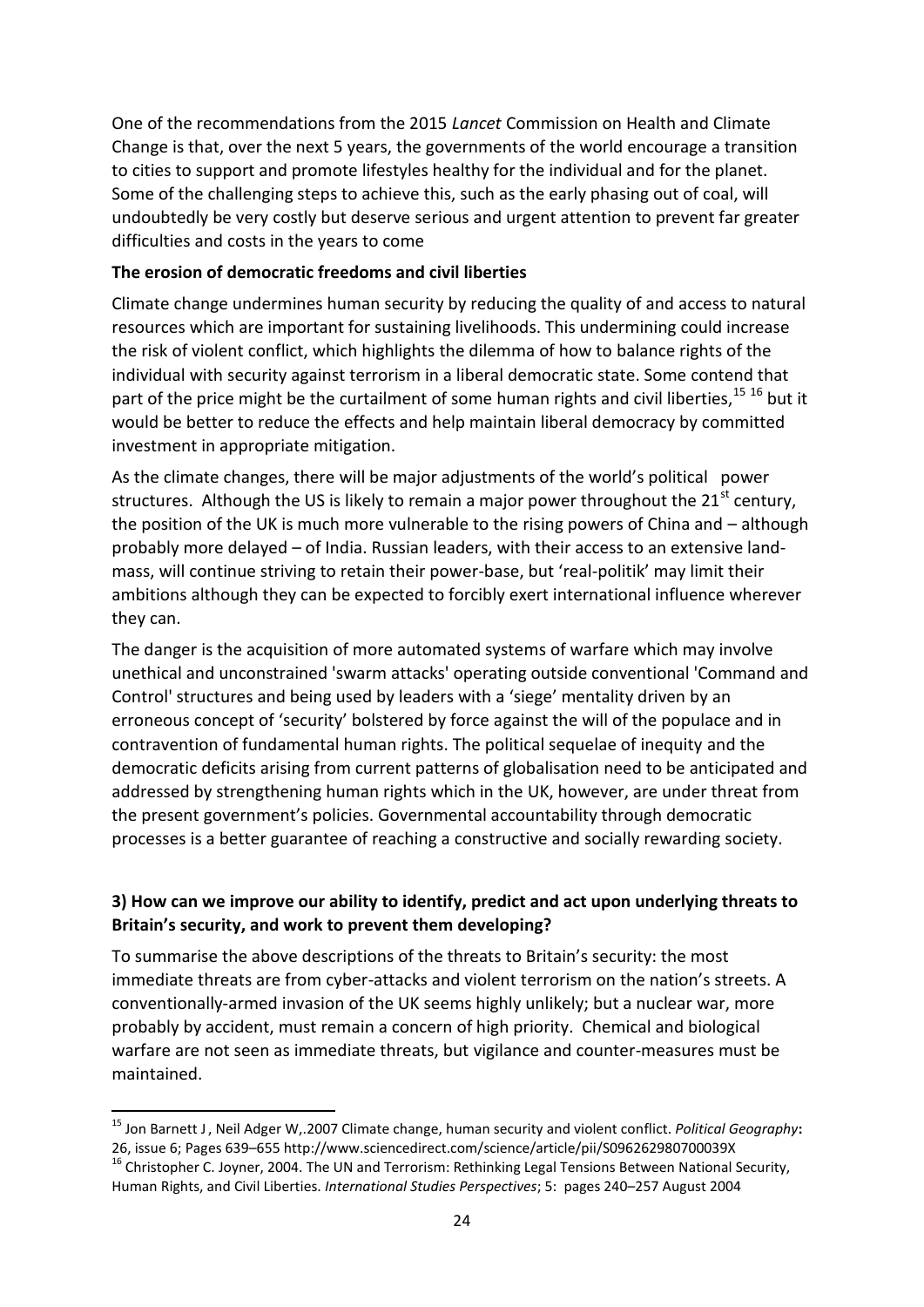Behind these threats is the actuality of climate change which will directly affect

- the nation's infrastructure and security
- through global processes which are accelerating, heighten international tension which may well result in more global violence and warfare, and population movements, and an increase in persons seeking refuge in what they see as more secure societies such as the UK.

Hence we must

- maintain and further develop our security services,
- harden our services against hacking and cyber-attack,
- retain and sustain low-technology alternatives in the event of 'outages' etc.;
- rapidly develop low-carbon renewable sources of energy to become self-sufficient in energy requirements, accompanied by efficient ways of storing energy + decreasing overall energy consumption
- maintain our industries and develop new ones in order to foster international trading,
- secure adequate supplies and stockpiles of materials including food
- have a well-trained and dedicated military capacity which can be used for international security and post-hostilities reconstruction activities overseas.

We therefore require a well-trained diplomatic corps dedicated to improving relations especially with Russia and with China**,** collaborating in trade, cultural exchanges and educational scholarships. This would require new policies on UK university funding, allowing access to bright but relatively deprived UK citizens as well as encouraging international student exchanges. The UK needs to develop expertise in Artificial Intelligence and engineering, including nuclear engineering in order to cope with the waste arising from the 70 years of military and civil nuclear industry

We need to work with allies to reform NATO so that expansion is not seen to be threatening or hostile; which addresses fundamental issues such as Missile Defence and the avoidance of civilian war-casualties; and can command world-wide confidence. If necessary, NATO should be disbanded and re-created as a new UN-controlled world 'police force'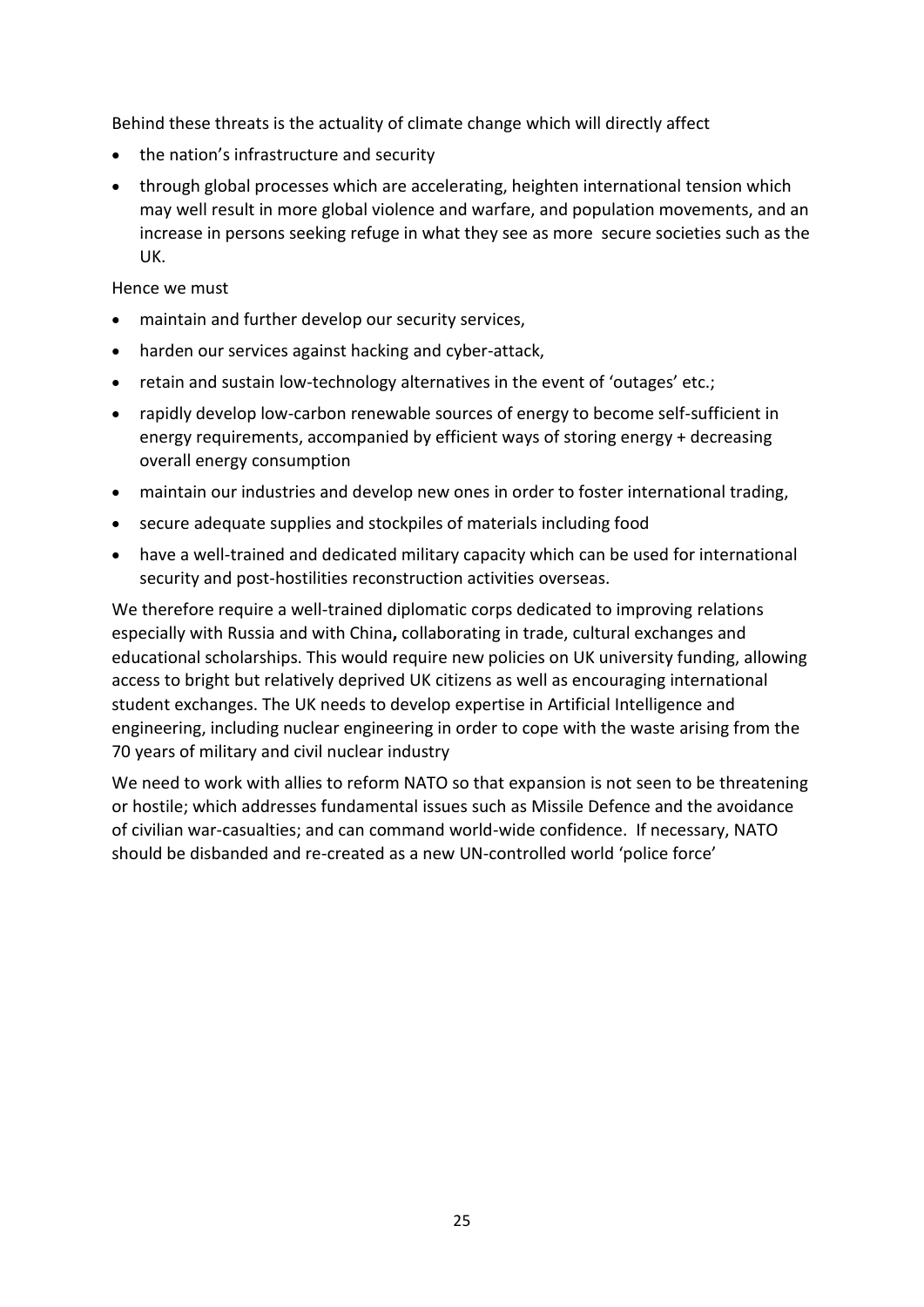# **Britain's Military and Security Forces: Capabilities, Spending, and Choices**

Note: the answers are not given in the exact order given in the call for submissions.

**1) What level of defence spending is required to keep Britain safe and help us promote a more peaceful and safer world?**

#### **2) What are the lessons from recent conflicts about the equipment and military capabilities required for the deployments Britain may face in the next few decades?**

#### **4) What training do our military and security forces need to carry out operations that protect Britain's security and pursue the values that guide our defence policy?**

As a general point, we think it's vital to draw attention to the quality of military and security funding; and not just to its quantity. Much of what we have presented here refer to the need to shift some spending from 'hard power' capabilities towards 'soft power' capabilities.

Medact cannot claim any expertise in the details of military planning or forces' deployment but can comment that the UK should recognise that its imperial past is in just that – the past. This does not, however, excuse it of responsibility for past misdemeanours, such as at Basra in Iraq, 2003, when just one out of seven UK servicemen charged with inhumane treatment – which led to the death of Baha Mousa, an innocent Iraqi civilian – was found guilty; and one UK Army medical officer was struck off the Medical Register when reporting Baha Mousa's injuries dishonestly. The UK's present government is attempting the impossible when trying to combine cuts to its services including its personnel but continuing to deploy ill-equipped front-line servicemen overseas. The US had to bail out UK forces in Basra and in Helmand because of poor leadership and politicians kept in ignorance.<sup>17</sup>

Medact believes that the UK should not to try to emulate 'past glories' but accept a diminished role in world military affairs. At present we have an unacceptable situation in which our military's desires cannot be met because the resources available are much too small. The defence of our realm is not well served by airstrikes over North Africa or Western Asia using aging and declining airpower which we cannot afford to replace. Such actions are counterproductive anyway, often acting as a 'recruiting sergeant' for the forces of Daesh. The UK should consider most carefully any future action overseas which risk overcommitting our forces' personnel and materiel, reserving its contribution for more realistic targets such as disaster relief, post-hostilities' reconstruction, and securing non-proliferation, as is addressed briefly in the next section.

**3) How can Britain help to effectively stem the flow of weapons – chemical, nuclear, and military – around the world and promote non-proliferation and disarmament?**

<sup>1</sup> <sup>17</sup> *[http://www.scotsman.com/lifestyle/book-review-losing-small-wars-british-military-failure-in-iraq-and](http://www.scotsman.com/lifestyle/book-review-losing-small-wars-british-military-failure-in-iraq-and-afghanistan-by-frank-ledwidge-1-1794121)[afghanistan-by-frank-ledwidge-1-1794121](http://www.scotsman.com/lifestyle/book-review-losing-small-wars-british-military-failure-in-iraq-and-afghanistan-by-frank-ledwidge-1-1794121)*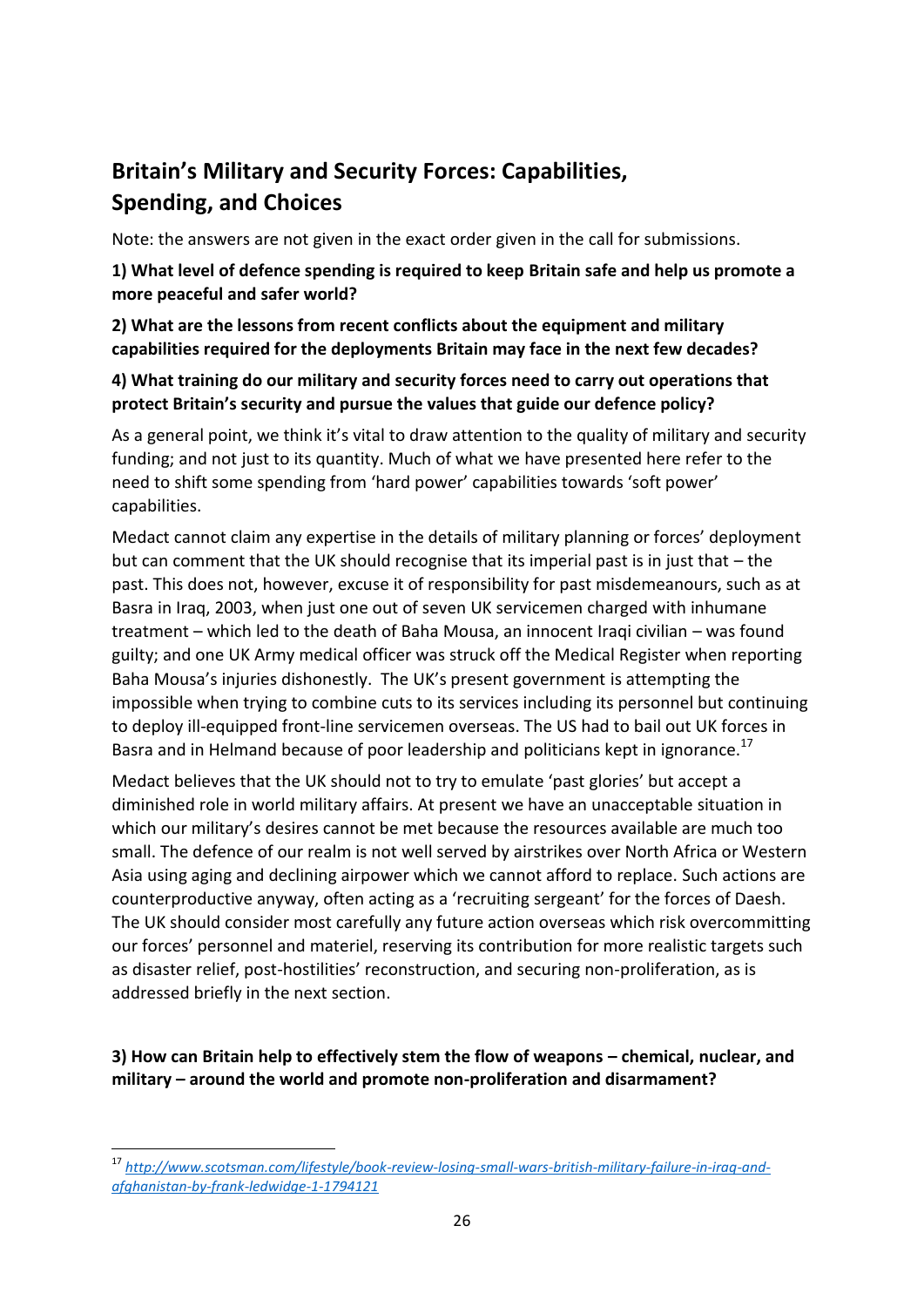## **5) Will renewal of Britain's nuclear capability aid us in protecting Britain's security and pursuing the values that guide our foreign and defence policy?**

We address these concerns together here, having already addressed them to some extent. Full and active support and compliance with the Chemical Weapons Convention, the Biological and Toxin Weapons Convention and the Arms Trade Treaty would go some way to address the proliferation of these weapons. The Submission from the Campaign Against Arms Trade to the Committees on Arms Export Controls<sup>18</sup> in the run-up to the Arms Trade Treaty in December 2014 points out "*an inherent conflict between strongly promoting arms exports to authoritarian regimes whilst strongly criticising their lack of human rights at the same time*." Many items subject to export licensing can be used for repression and increase the military authority of authoritarian regimes. UK governments have a long and shameful record of prioritising arms sales over human rights: it is still the case that the Arms Trade Treaty is more likely to confer legitimacy on arms exports, than to prevent them.

Renewal of Britain's nuclear capability will not help to protect our security or to pursue any sensible foreign and defence policy. Retaining any stocks of nuclear weapons will entail increasing risks and uncertainties into the foreseeable future, particularly as cyber technologies advance (see page 18). Honouring to the full our 'good faith' and legal obligations to the NPT would go a long way to address the global risk of nuclear weapons' proliferation; and supporting the OEWG processes whole-heartedly would, by promoting a 'ban treaty', be even more effective in stopping more nations from acquiring or developing their own arsenal of nuclear weapons. However, the regulatory regimes, particularly of the IAEA need to be properly supported and regularly reviewed and the skills required to operate these maintained through the recruitment of personnel given appropriate and adequate training.

The threat of nuclear attack from Russia or North Korea is relatively low but the threats of accidental launch of nuclear weapons or one triggered by cyber warfare are increasing. There is an urgent need to develop effective counter-measures against a possible EMP event caused by a hostile NWS detonating nuclear weapons at very high altitude. In this regard North Korea, or any other 'emerging' nuclear weapons state, must be of concern (see page 22), but retaining our own nuclear arsenal would not help to deter such nations.

Furthermore, national and international regulatory bodies, particularly the IAEA, need to be properly supported and given a clear mandate prioritising the elimination of diversion of civil nuclear technology for military purposes. The operative skills of their staff must be reviewed regularly and newly recruited personnel be appropriately qualified and adequately trained.

## **6) What new capabilities will our armed forces require to address the complex and dynamic threats facing our common security, especially the growing threat of cyberattacks?**

Again, Medact claims no expertise in quantitative assessments of military capability. We have noted in some detail the dangers from cyber-attacks and the government's claims to be developing cyber-protection. We urge the Labour Party to develop an expertise in the

**.** 

<sup>&</sup>lt;sup>18</sup> Submission from the Campaign Against Arms Trade to the Committees on Arms Export Controls, October 201[2 https://www.caat.org.uk/resources/publications/government/caec-oct12.pdf](https://www.caat.org.uk/resources/publications/government/caec-oct12.pdf)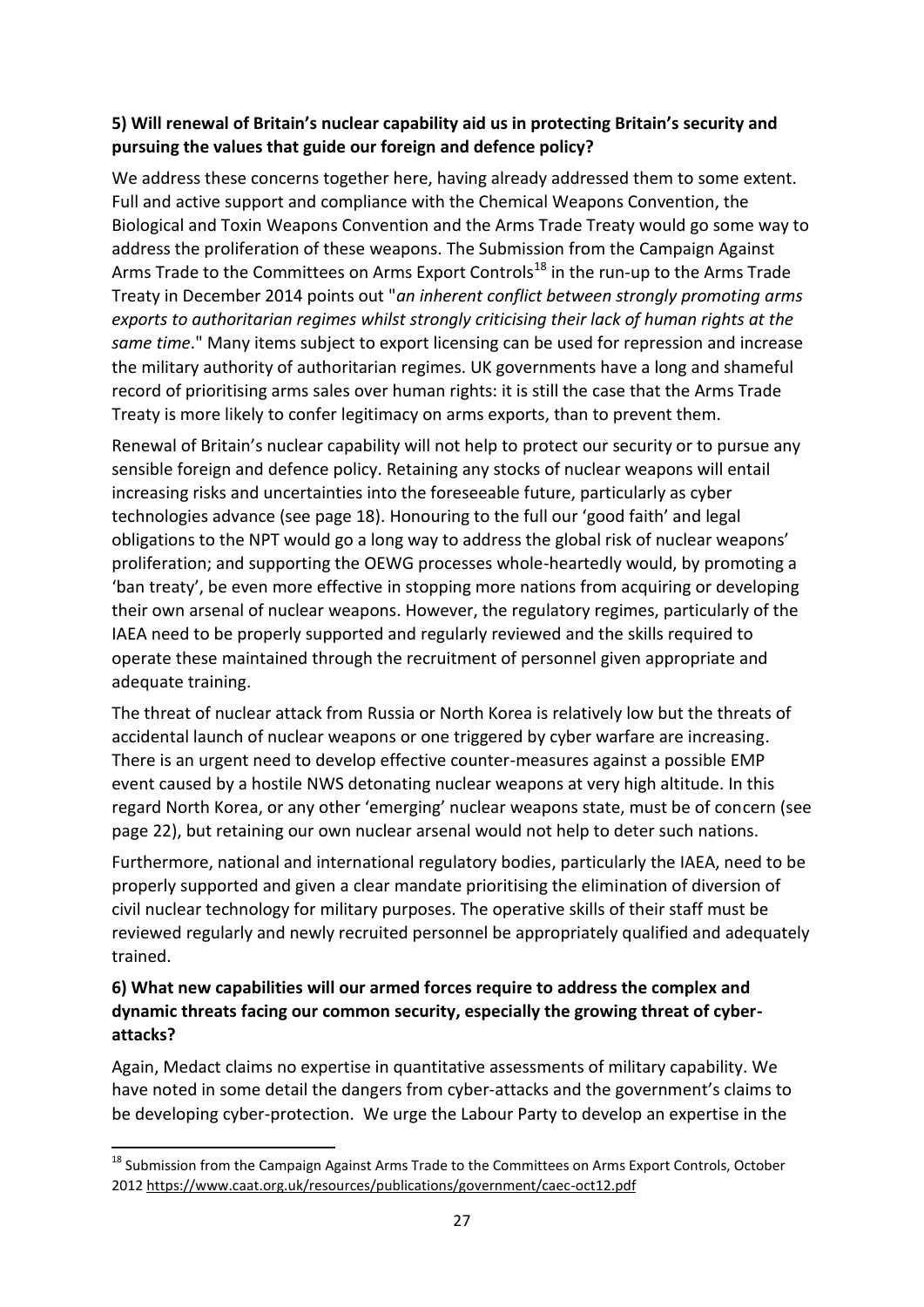dangers of cyber-attack taking advice from various sources to enable it to come to a balanced view. Given the high and comprehensive vulnerability of UK infrastructure to cyber-attacks, a similarly comprehensive approach to cyber-protection is needed. The costs involved may well lead to a thorough re-appraisal of our modern security needs, including military deployments. Abandoning Trident replacement would be amply justified.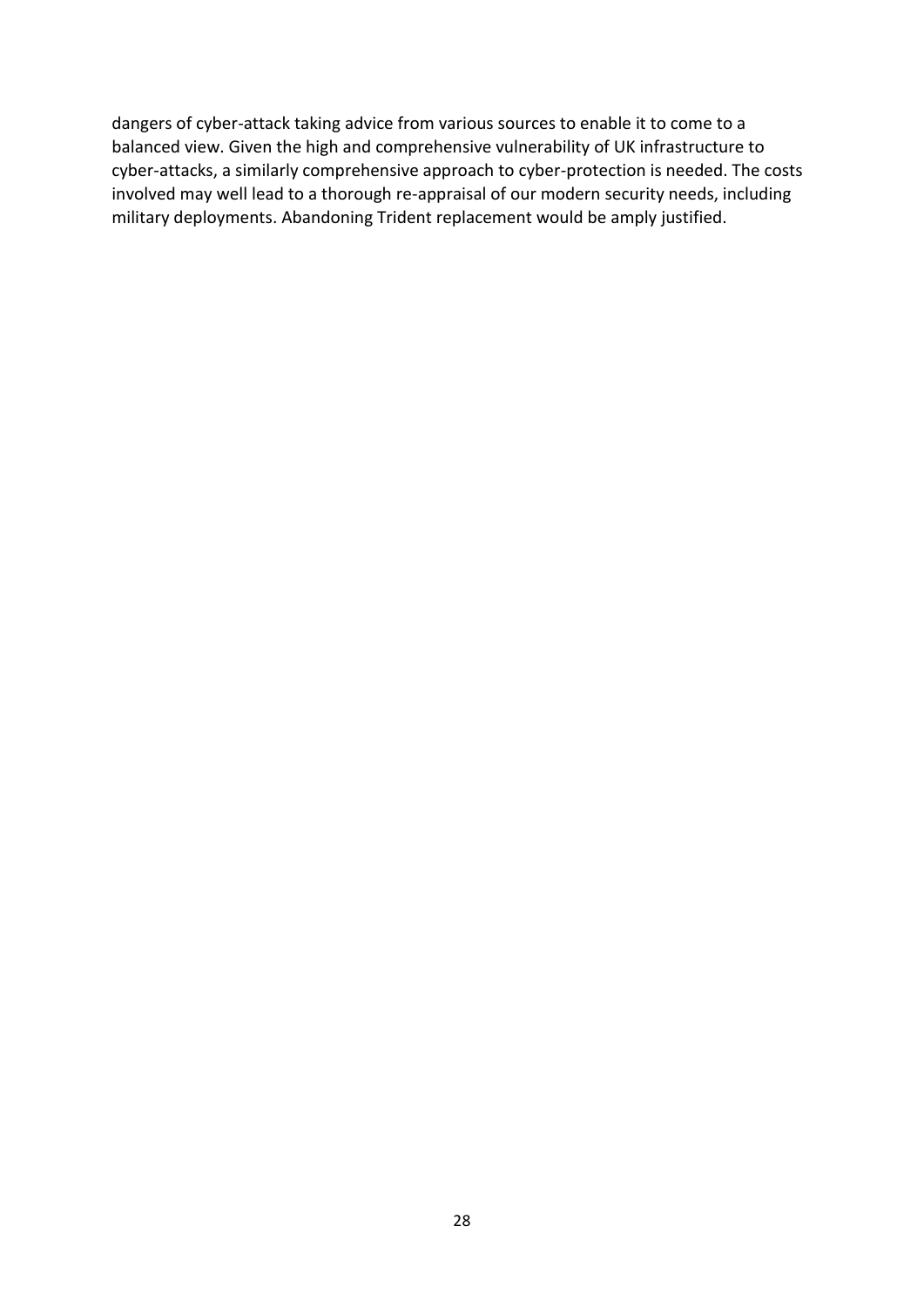# **Protecting British Jobs and Skills**

**1) Are the UK's armed forces equipped with the full range of skills they need to tackle the threats Britain faces in the 21st century? Or do we need to do more?** 

**2) What are the central economic challenges our domestic defence industry will face in the next few decades and what must be done to overcome them?** 

**3) What implications would any changes to current policy have in terms of jobs and the wider economy? Where jobs are lost, how could the impact best be mitigated?** 

**4) How can we combine value for money on all military spending programmes with secure and sustainably high-skilled jobs?** 

#### **5) How can we protect the wider supply chain required for our domestic defence industry to flourish?**

Medact appreciates that these questions are central to the Labour Party's review and indeed its philosophy of governance.

Medact's expertise is directed toward relieving the medical effects of war rather than the conduct of war and, by applying *prophylaxis*, a well-established medical principle, to anticipate and prevent the diseases resulting from war. Our principal approach is to address the fundamental causes of war including greed, fear and corruption.

We see war as a major '*social determinant of health*' and therefore address these questions generally by observing that

- 1. We suspect that the UK forces are not well-equipped and do not possess the full range of skills needed to tackle the threats we faces in the coming century. Furthermore, it is essential to recruit personnel capable of high standards of performance and who are well trained, including an understanding of the conventions on the conduct of war, of the need to respect the rights of civilians and of enemy combatants, and of the need to tackle corruption in high places
- 2. Among the central economic challenges must be the development of effective measures to detect and forestall cyber-attacks. Our forces need adequate body armour and equipment, for example in the detection of IEDs. All military materiel and vehicles on land, at sea or in the air must be fully maintained and fit for purpose. We appreciate that the required costs may be considerable but cannot offer realistic estimates.

There should also be a thorough re-appraisal of the current and future requirements for our military vehicles, and a consideration of how best to downsize our military to levels that the nation can afford. This should include abandoning Trident replacement – furthermore, the current Trident fleet should be de-commissioned at the earliest opportunity, possibly starting with the abandonment of CASD.

3. The prospect of job losses in relation to such downsizing should be confronted honestly and constructively. Jobs in the defence industry are heavily subsidised by the taxpayer, so the economic consequences of associated job-losses may be less daunting than is often feared and it is unnecessary to sacrifice the nation's welfare to costly militarisation. Jobs in new industries such as the renewable energy sector would combine addressing the nation's energy needs with gainful employment. The financial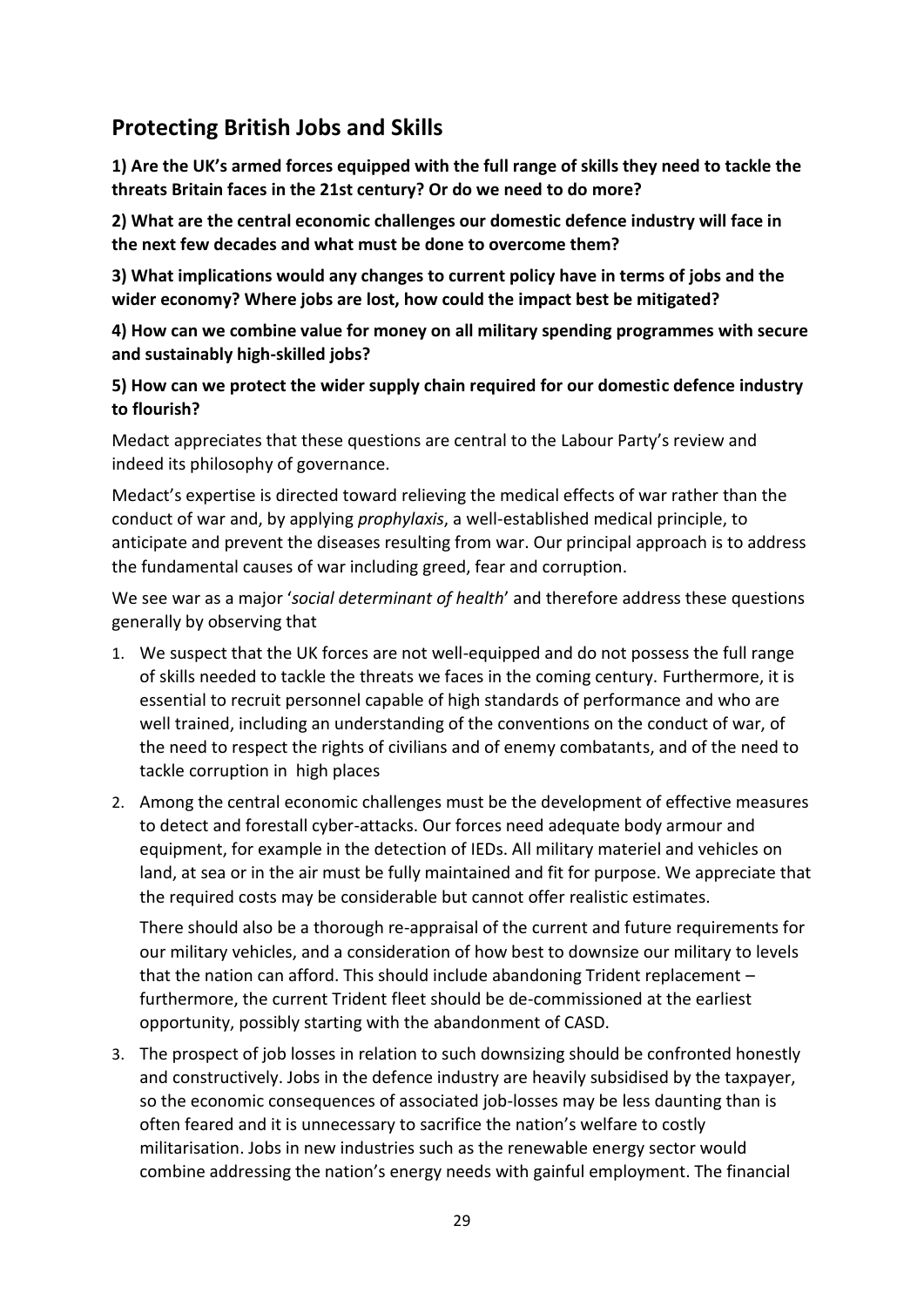centres in the City of London can be reformed by addressing malpractice (such as those evident in the manipulation of LIBOR) and creating a much better regulated banking and investment system.

An example of the unfortunate consequences of 'global forces' is the soul-destroying prospect at Port Talbot. Gluts in the international market may be difficult to anticipate and even more difficult to control; but it is somewhat ironic that some in the UK expect foreign owners such as Tata who are citizens of a developing nation (India) to rescue an industry in an advanced nation which, through national and governmental mismanagement has become over-reliant on it. Port Talbot could have been foreseen much earlier and more timely contingency planning exercised. Well-conceived contingency plans should be made for the ship-builders of Barrow and their dependent subcontractors in the wake of abandoning Trident replacement. It would pointless and inappropriate to maintain a 'shadow' defence industry there without developing a real alternative.

Regarding the industrial and employment prospects around the Clyde in a nuclear weapon free 'post-UK-Trident world', the Campaign Against the Arms Trade has described how investment in renewable energy technology using wave and tidal power could more than fill the employment gap.  $19<sup>19</sup>$ 

Medact is also concerned about over-reliance on other industries, especially the finance sector: it will be very interesting to see the effects of the proposed merger of the London Stock Exchange with Deutshe Borse, the prospects of which are being reappraised by shareholder (Financial Times, 27 March. $^{20}$  Discussion of the prospects of UK withdrawal from the EU is beyond our remit here, but is a matter of profound national concern.

The answers to questions 4 and 5 are beyond our remit but we feel that our domestic defence industry should have highly trained staff and leaders, and take advantage of Britain's skills in Artificial Intelligence and related sciences. High standards of ethics and accountability should be observed.

As health professionals we can also comment that the UK's health and health-care industries can take a leading and beneficent role in global health, and UK employment prospects in health and welfare could be excellent.

# **Comments on UK Energy supplies and employment prospects**

We are very aware that any threat to the UK's total energy supplies is a threat to national security, and that the energy industry also supplies employment for skilled people. About 20% of the UK's total energy supplies come from electricity generation, but a general failure in the national electricity supply grid would be a national emergency. The grid's managers have the job of balancing the UK's electricity power supply and demand, but are not responsible for ensuring the building of new capacity: that is the sphere of government.

<sup>1</sup> <sup>19</sup> <https://www.caat.org.uk/campaigns/arms-to-renewables/clyde-case-study.pdf>

<sup>20</sup> <http://www.ft.com/cms/s/0/78f91576-f278-11e5-aff5-19b4e253664a.html#axzz44ZRgPF00>